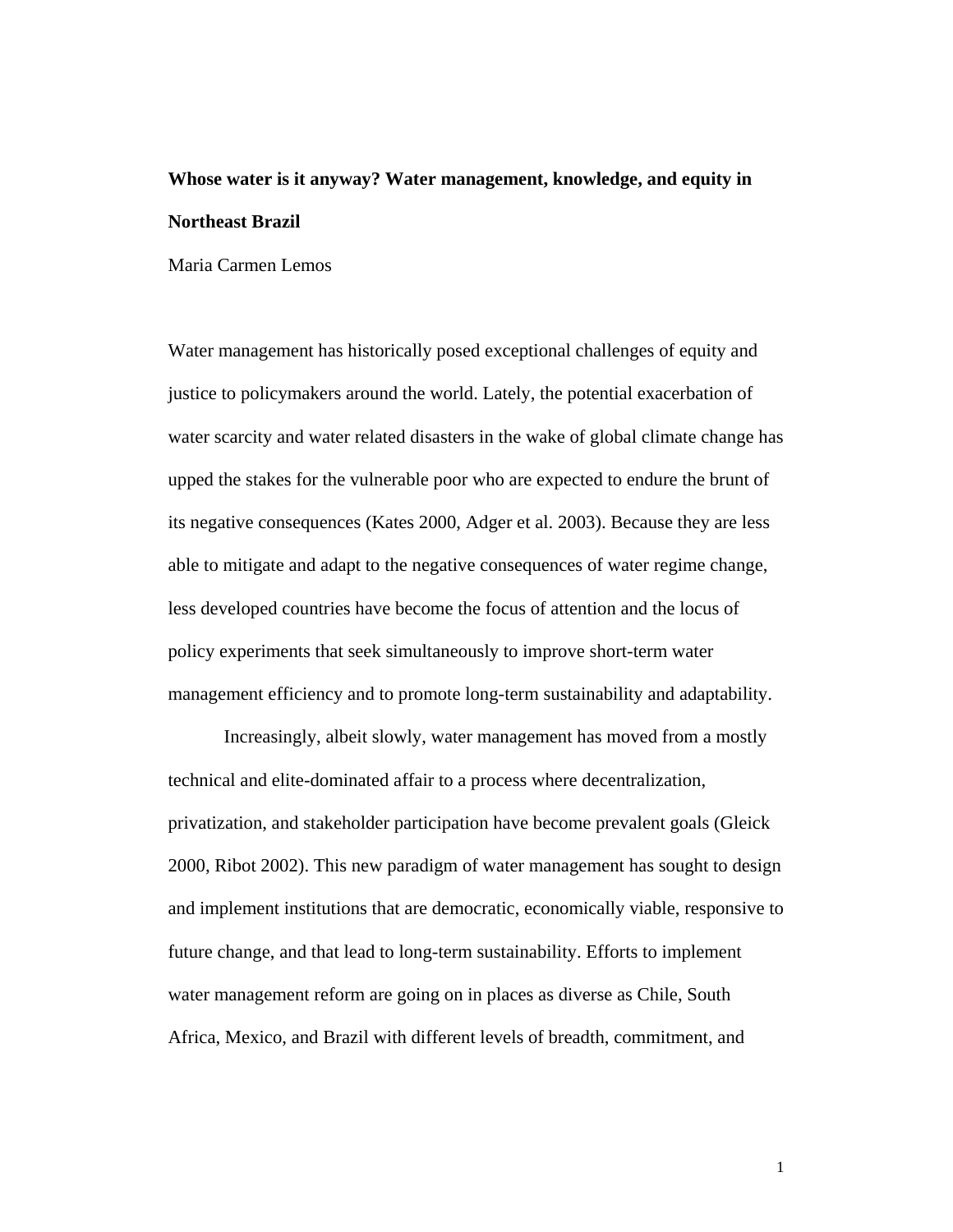achievement (Wester, Merrey, and deLange 2003, Bauer 2004, Brannstrom, Clarke, and Newport 2004, Lemos and Oliveira 2004). Water management reforms—in accord with the Dublin Statement of  $1992^2$  —have been heavily promoted by organizations such as the World Bank, the Organisation for Economic Cooperation and Development, and the United Nations.

Water management reforms have ranged from the privatization of water supply and basic sanitation to the implementation of full-fledged water markets. Two aspects of this effort speak directly to equity issues. The first is a push to reframe water as a common good with economic value, i.e. a good for which users should pay. While water tariffs to recover operational and management costs of water supply and basic sanitation have been conventionally applied to consumers for generations, the new paradigm focuses on bulk water charging, sparking a debate among users, policymakers and a broad range of stakeholders, especially environmental non-governmental organizations (NGOs). In principle, if users are made to pay for a good that they have customarily been able to access free of charge, they will be more likely to conserve it. However, the manner in which pricing schemes are negotiated, set, and implemented has a profound impact on the equity of distribution, access, and costs for different classes of users. $3$ 

The second aspect of water management with deep equity implications, and the focus of this chapter, is the push for the creation of participatory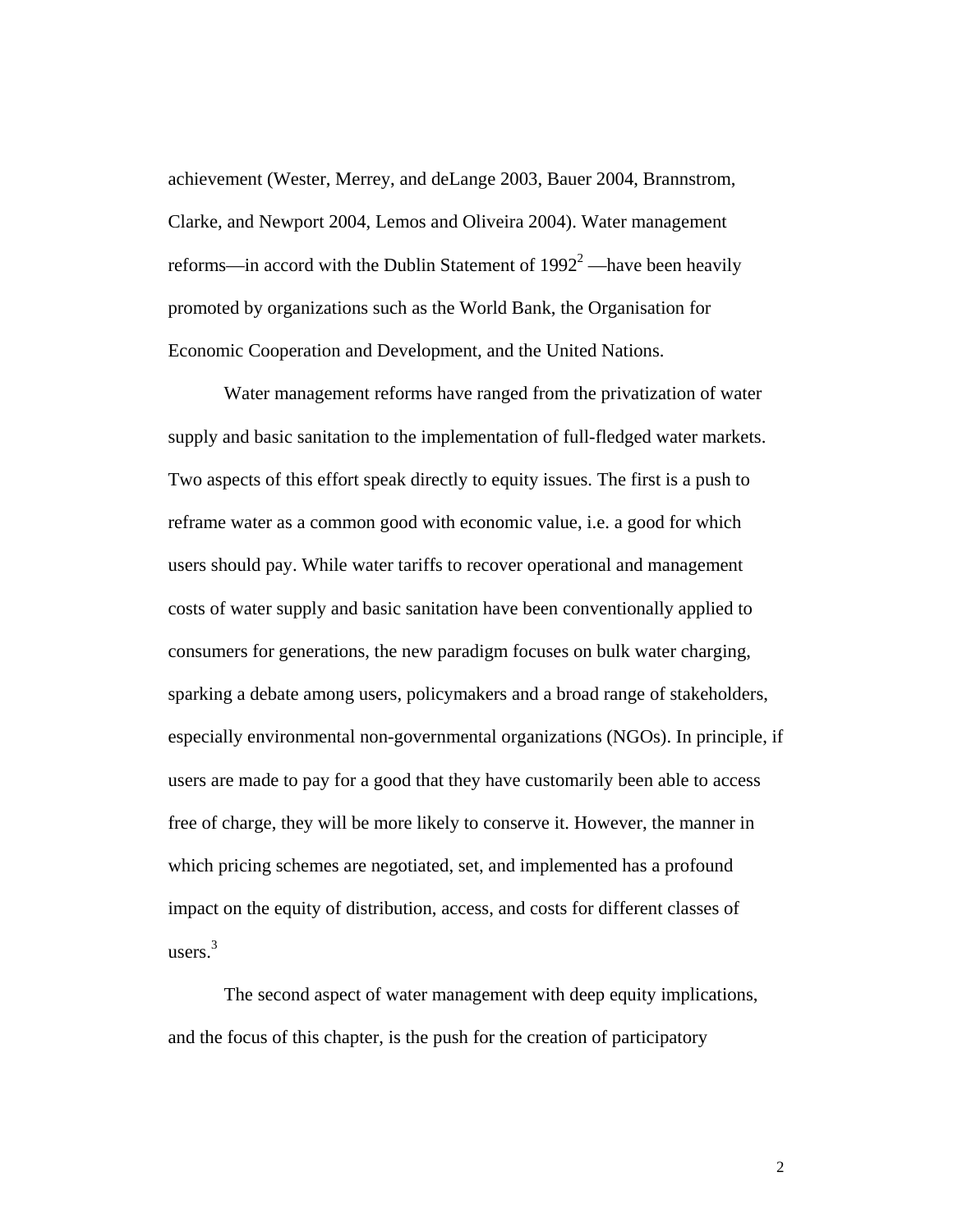institutions such as stakeholder councils in decision arenas that were previously dominated by the possessors of technical expertise. A common assumption behind the expectation of successful stakeholders' councils is that participation *matters* both in terms of outcomes and processes. That is, stakeholders' involvement contributes to solving the problems that brought them together and promotes desired practices such as democratization, transparency, and accountability in the context of policymaking. Yet, empirical evidence on the ability of stakeholder partnerships to reach these goals has been mixed (Leach, Pelkey, and Sabatier 2002, Manor 2005).

Scholars have identified a variety of reasons behind such failures ranging from the insincerity of some participatory schemes—for example, participation that is meant to 'legitimize' certain policies in the eyes of funding agencies— to the unequal organization of stakeholder groups and the difficulty of including a representative array of stakeholders in the councils (Mohan and Stokke 2000, McEwan 2003, Wester, Merrey, and deLange 2003, Abers and Keck 2005). These problems have appeared in the case of water councils, where members have not participated effectively, key social groups—especially the poor—are not effectively represented, and councils are unable to define and carry out agendas for action (see for example Wester, Merrey and deLange 2003, Lemos and Oliveira 2004, Formiga-Johnsson and Kemper 2005). Equity implications of stakeholder involvement include tradeoffs between different users (large vs.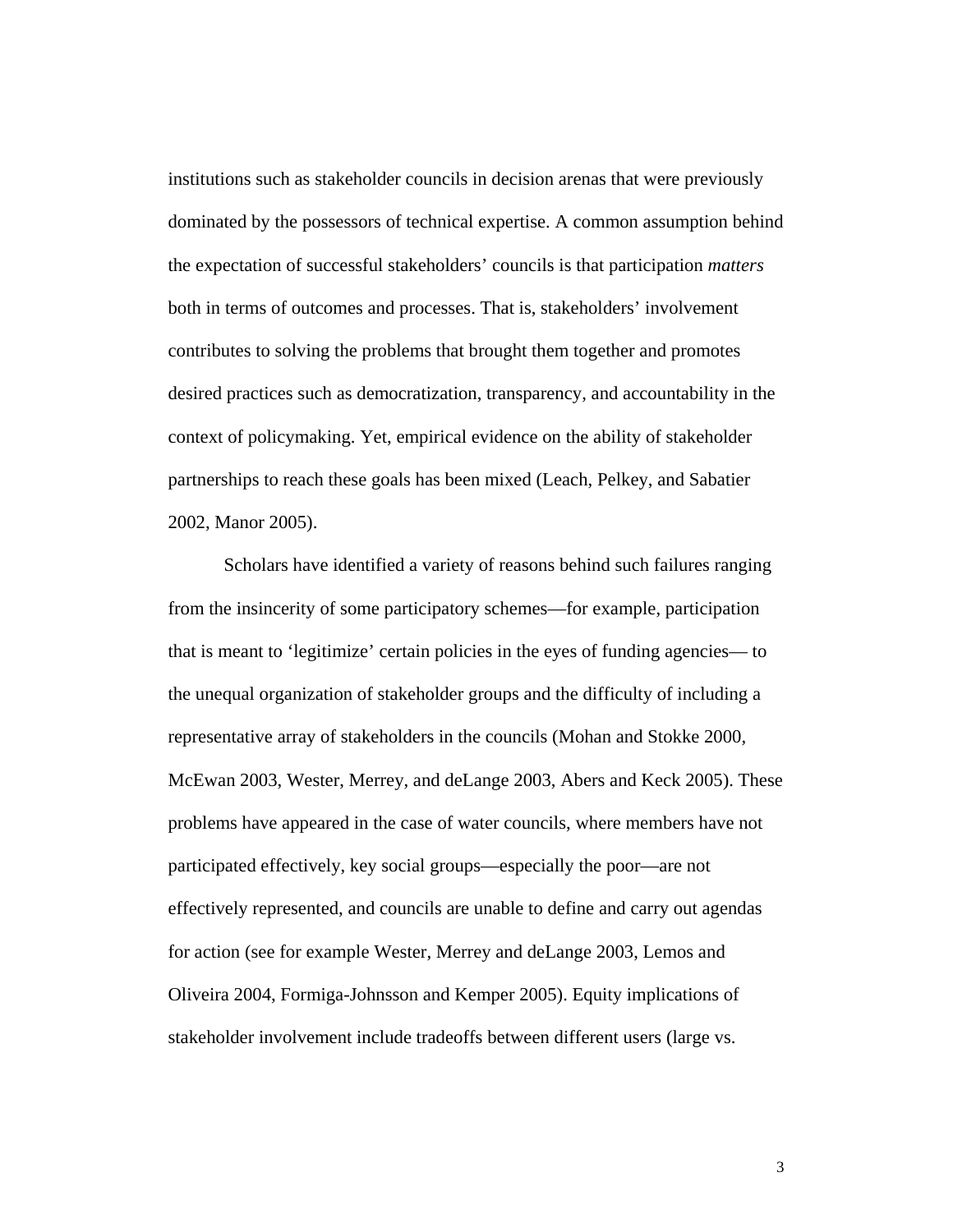small, upstream vs. downstream, public and private, current vs. future users), uses (e.g. irrigation, shrimp farming, recreation, water supply, etc), and type of problem (pollution vs. scarcity).

At its best, stakeholder involvement may increase the level of equitable allocation, democratization, accountability, and transparency of water management. At its worst, it may threaten resource sustainability and equitable distribution by allowing a few elite actors to "capture" the decision-making process at the expense of other stakeholders. In this process, the use of technoscientific information has the potential to shape both policy outcome and policy process.

On the one hand, knowledge can contribute to more effective management by informing stakeholders about system capacity and fluctuations, potential disruptions to resource availability (e.g. drought or flooding), implications of intra- and inter-basin water transfers, long term availability, and intergeneration implications of different levels of resource use (i.e. climate change impact scenarios). It can also inform stakeholders about the implications of water quality for current use and future sustainability of water resources and support decisions regarding water zoning plans and pricing schemes. Moreover, the ability to transfer knowledge and adopt innovation is an essential factor in building adaptive capacity to climate variability and change (Smit, Burton et al. 2000). In this sense, knowledge can potentially improve effectiveness and democratize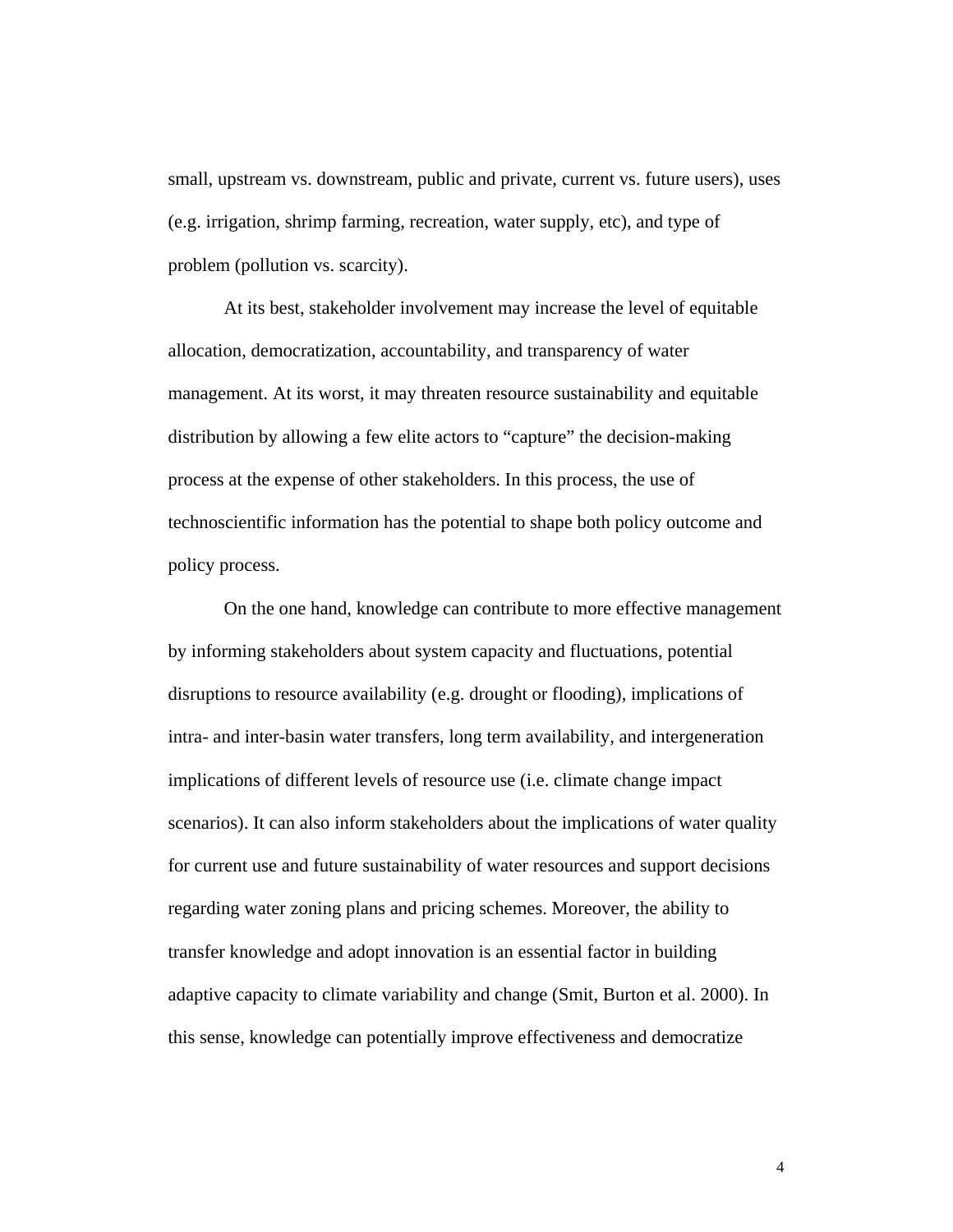decision-making since better-informed stakeholders can make better-informed decisions.

On the other hand, if controlled by a few actors seeking to bolster their position vis-à-vis other stakeholders, knowledge can insulate decisions and exacerbate power imbalances between those with access to knowledge and those without that access (Lemos 2003). In such cases, knowledge can have critical implications for the "elite capture" of the decision-making processes, which in turn can affect issues of equity and justice in water management. Here, the difference between democratization and insulation rests on the rules of engagement of stakeholders and the practices regarding the availability and accessibility of knowledge.

In this chapter, I argue that while the emergence of a new paradigm of water management in Brazil including the creation of stakeholder river basin councils has opened the door for broader societal participation, it is the availability and accessibility of knowledge that has the highest potential to make this participation effective. In other words, although formal institutional rules are a necessary condition for participation, they are by no means sufficient to foster effective participation, both in terms of outcome (i.e. more efficient and equitable management) and process (i.e. more democratic, transparent, and accountable decision-making). Moreover, in the context of Brazil's dysfunctional insulated policymaking—in which water agencies' decisions may be grounded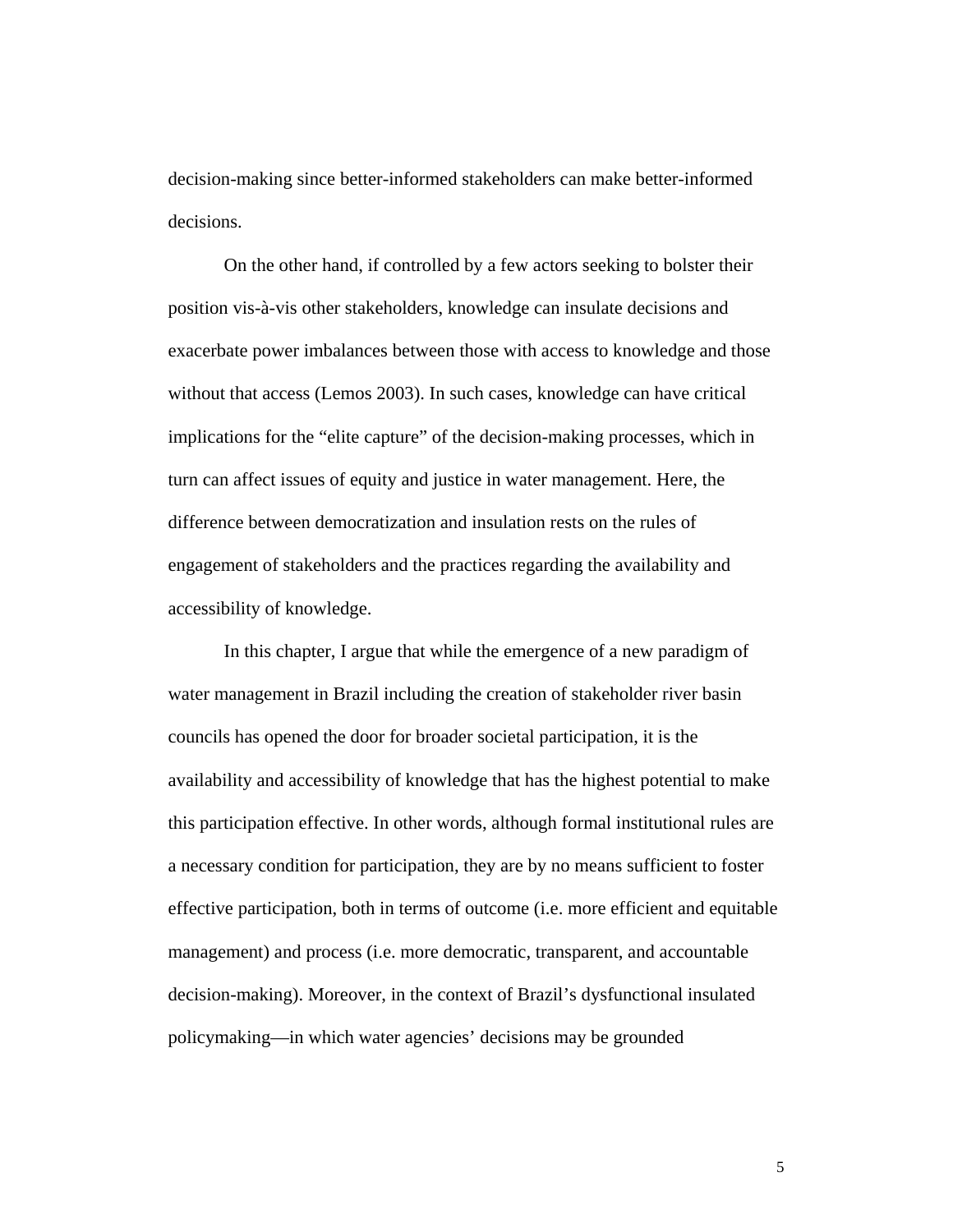simultaneously in technical criteria and vulnerable to political interference—the control of knowledge production and knowledge use has had deep implications for the equitable distribution of resources.

I discuss an experience of technoscientific knowledge use in water negotiation and allocation using data collected in the context of ongoing field research in the Lower Jaguaribe Banabuiú River Valley (LJBV) in Ceará, Northeast Brazil.<sup>1</sup> In this valley, a water user's commission (Comissão de Usuários) has been actively negotiating reservoir water allocation for the past ten years. To support water allocation meetings, the Water Resources Management Company (Companhia de Gestão dos Recursos Hídricos—COGERH)—Ceará state water management agency—routinely puts together reservoir scenarios to inform different groups of stakeholders (including water users) of the projected availability of water for upcoming seasons. Once a year, stakeholders and COGERH técnicos meet and based on the scenarios, they: a) debate different potential amounts of water volume, water loss (e.g. through evaporation), and discharge and their consequences for short and mid-term water availability (which in turn depends on the likelihood of drought); b) negotiate between different kinds of uses and needs for the allocation of water resources; and, c) try to build consensus around the volume of water which will be available to be discharged from the valley's two main reservoirs.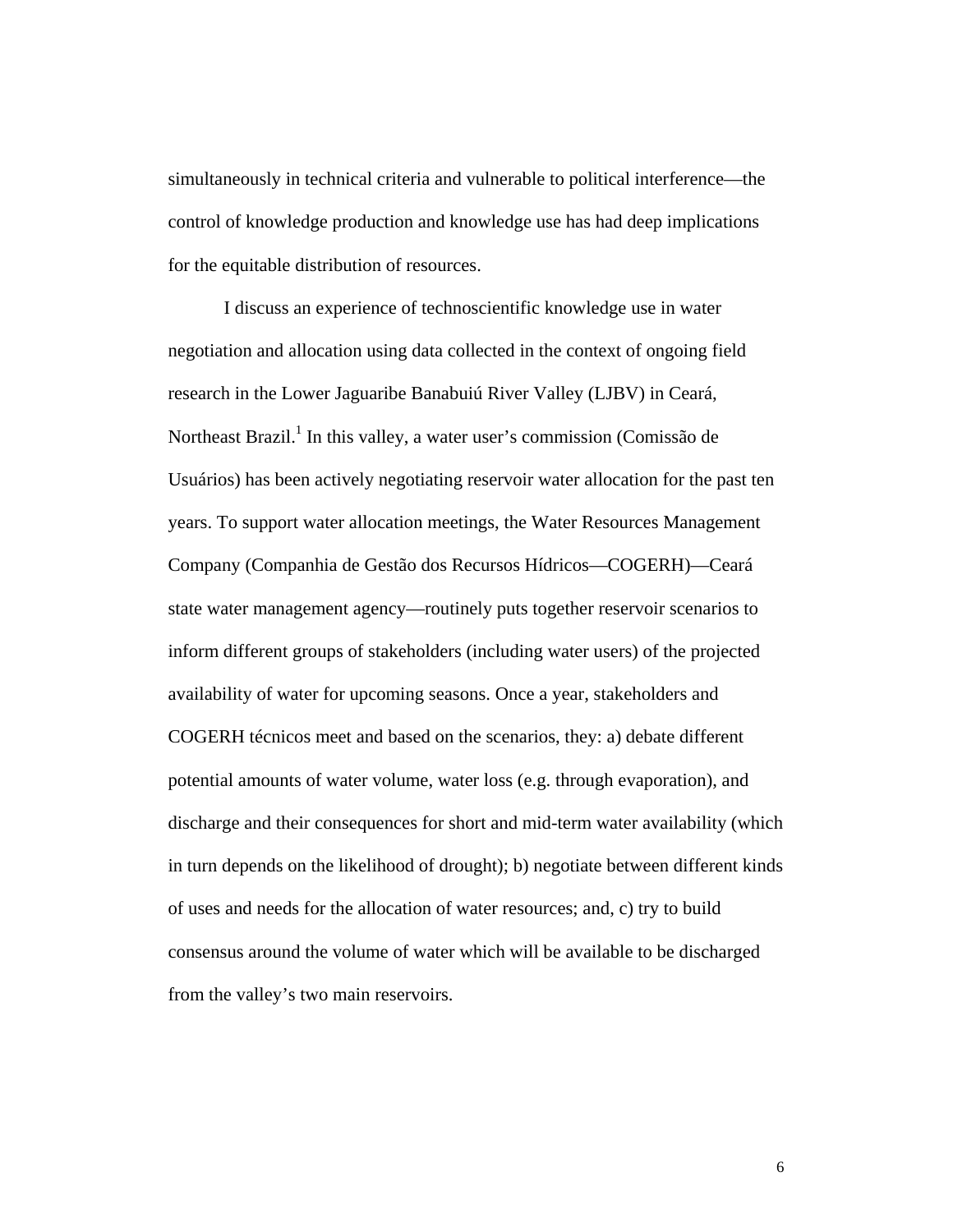The implications of the negotiated allocation process to the issues of the equity of water distribution in the Lower Jaguaribe Banabuiú River Valley are twofold. First, the extent to which different kinds of uses and interests (including intergenerational) are represented or not in the context of the users' commission has a profound effect on the level of equitable distribution of resources and sustainability of the system. While the current allocation model seems to be significantly more participatory than previous management schemes in Ceará (Lemos and Oliveira 2005), the level of inclusion and representation of stakeholders has recently been the subject of closer scrutiny (Ballestero 2004, Taddei 2005).

What new evidence shows is that despite more participation, the inclusion of non-elites—such as small farmers, rural workers and rainfed farmers—has been thwarted both in terms of representation (they are less represented) and influence (they exert less influence during the allocation meetings). Second, the extent to which the use of technical knowledge either democratizes or further insulates decision-making shapes the level of access of different stakeholders not only to effective decision-making but also to water. Here, despite the effort from local técnicos to improve communication and availability, there is evidence that a substantial number of stakeholders find technical information neither available nor accessible. Moreover, there is a widespread perception of técnicos as the most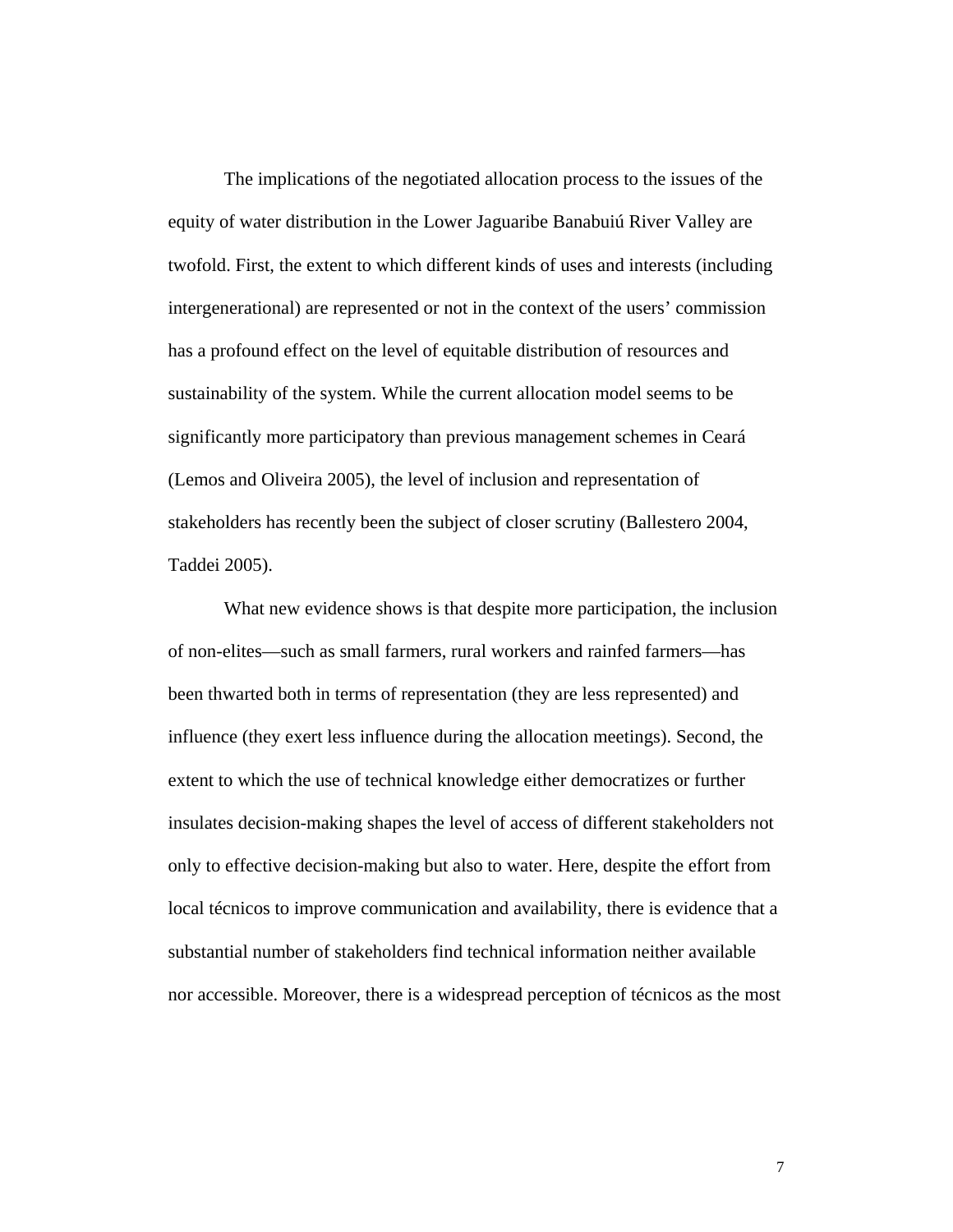powerful actors in the water management process, more powerful than either economic and political elites.

In the following sections, I will briefly examine these issues focusing on the equity implications of knowledge use in the context of Brazil's water reform. Sections two and three will respectively describe the patterns of technical information use in policymaking and the water management institutional environment in Brazil. Section four examines decision-making strategies, the use of technical knowledge in water management in Ceará, and their implications for equity issues. Finally, I conclude with a few preliminary findings and suggest new areas for further research.

Technocrats And Politicians: Policy Insulation and Accountability. Historically, technical decision-making has dictated water management in Brazil. Especially in Northeast Brazil, but also in other regions, those trying to solve water-related problems provided privileged solutions that continuously upgraded increasingly complex infrastructure systems. This approach to water-related problems was firmly grounded in a technocratic and exclusionary decision model that often shaped policymaking in Brazil (Schmitter 1971). The technocratic tradition goes back to the 1930s when, as a consequence of the modernization of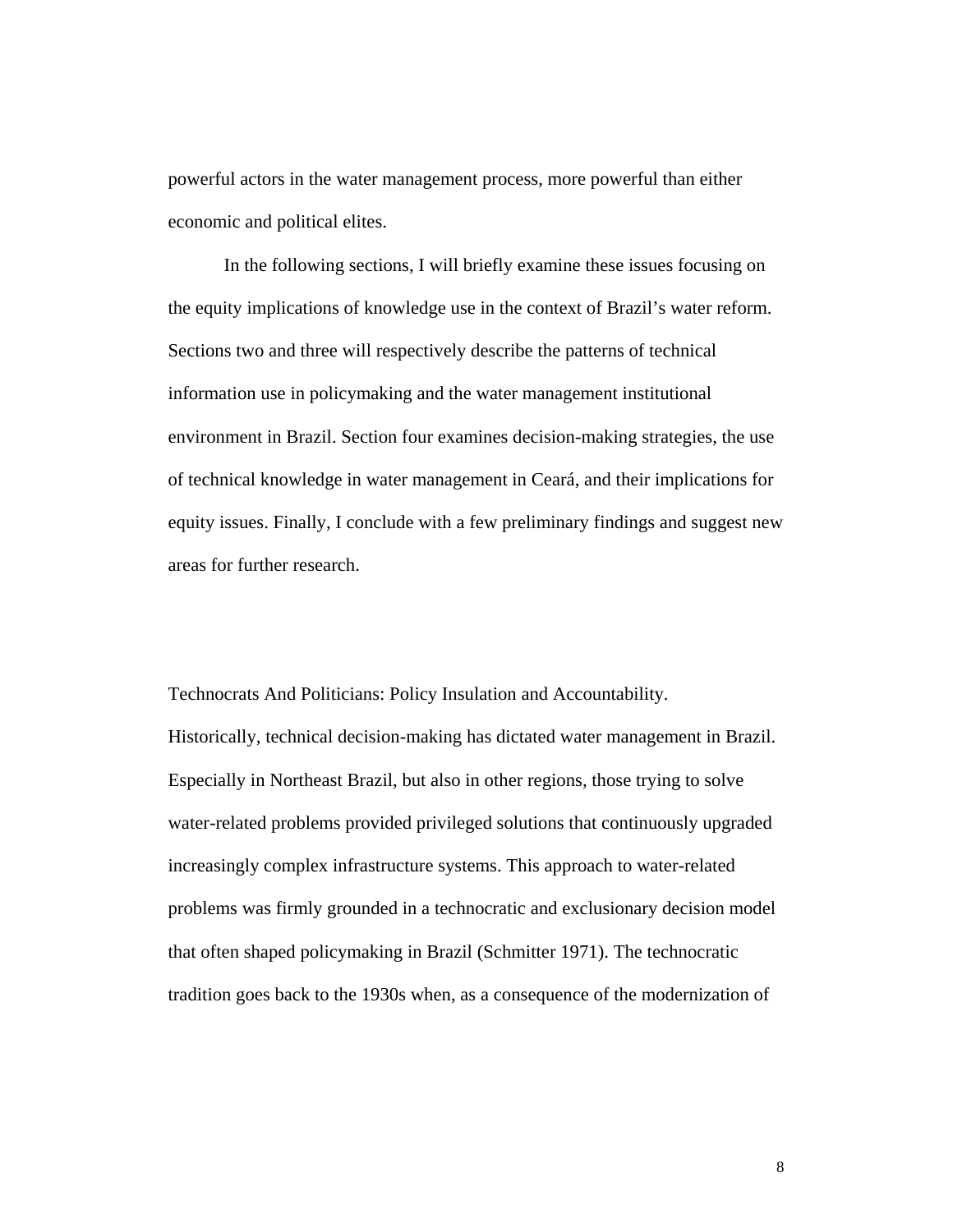the state, a strong bureaucracy emerged based on the multiplication and expansion of both public and private organizations. As I have argued elsewhere,

While in the classic Weberian model politicians and bureaucrats play very distinct roles, that is, politicians make policy decisions and bureaucrats implement them, in Brazil, the line between politics and bureaucracy has been purposely blurred under the guise of improving "efficiency" in policy-making. The underlying assumption was that politicians, because of their vulnerability to electoral politics, might fall prey to special interests and clientelistic relationships, which, in turn, could lead to biased policy decisions. Bureaucrats, on the other hand, because they are bound by their expertise and, in principle, should have no political agenda, are much more qualified to make the 'best' policy decisions and implement them efficiently. (Lemos 2003, 109).

Hence, throughout Brazil's republican history, but especially in the 1960s and 1970s, political leadership (both democratically elected and authoritarian) attempted to insulate bureaucratic systems as a strategy to foment development. By singling out some agencies and providing them with financial and human resources unavailable to the bulk of the "common" bureaucracy, these leaders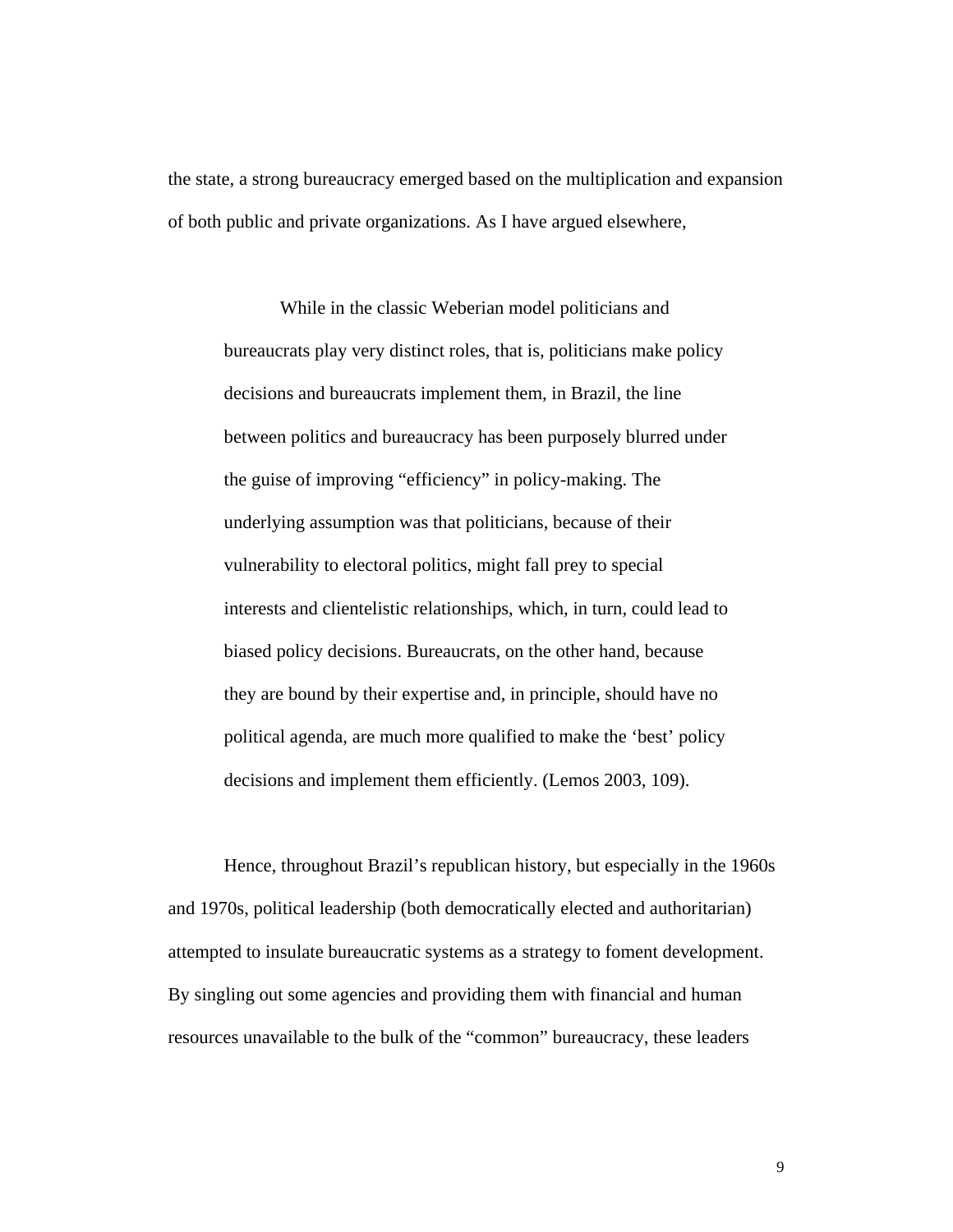expected insulated technocracies to perform at a higher level of competency than other sectors of the government. Insulated agencies attracted high quality professionals by offering market competitive wages and fringe benefits, by adopting strict meritocratic selection and promotion processes, and by "protecting" their decision-making from traditional political meddling. The technocracy differed from traditional bureaucracy to the extent that its performance depended on specific technical and professional expertise. Most importantly, they operated from decentralized agencies (public and mixed enterprises and autonomous entities) that were relatively protected from practices such as clientelism, nepotism, the spoils systems, and corruption (Nunes and Geddes 1987).

On the one hand, insulation contributes to effective implementation of policy because it preserves material and human resources, and the commitment necessary to implement reform (Geddes 1990). This, in turn, increases autonomy and hence state capacity. Still, "capacity-enhancing reforms…occur only when the political leaders who must initiate them can expect to benefit from the reforms enough to outweigh the cost of losing the electoral advantages provided by the distribution of patronage" (Geddes 1990, 218). Therefore, it is not surprising that the most encompassing period of bureaucratic insulation in Brazil coincides with that of authoritarian rule when the military and their appointed governors were not vulnerable to election results.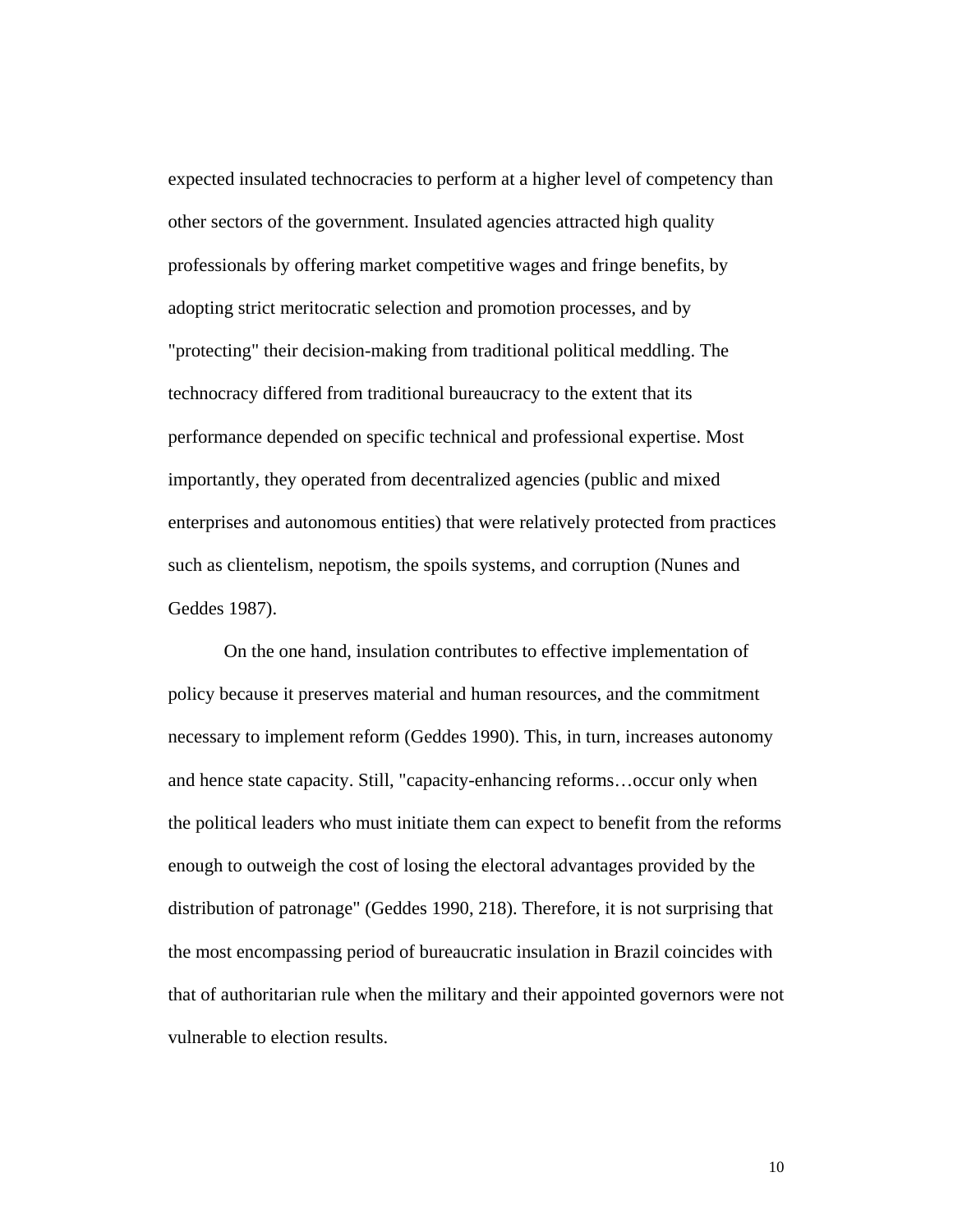On the other hand, insulated technocracies operate virtually unchallenged. Technocratic decision-making may defy basic precepts of democracy by limiting the number of participants and policy alternatives and rendering technocrats unaccountable to elected officials and clients (Etzioni-Havely 1983). Not surprisingly, tensions between insulation and accountability have had a lasting, mostly negative, effect on Brazil's democracy and the equitable distribution of resources (Reis 1990). Even after the transition to democracy, many technocratic agencies were able to maintain their legitimacy by articulating their authority in terms of their technical expertise (Lemos 2003).

Yet the level of insulation achieved by technocratic agencies has varied significantly through geography and time. While a few federal agencies were able to protect their integrity for the most part (Nunes and Geddes 1987), other agencies, especially at lower scales of government, were subject to a combination of insulation and political meddling that mirrored the broader policymaking environment in Brazil. In other words, even within insulated agencies, the level of political meddling would vary with specific policy areas and through time. For example, within the same agency, some projects would be more insulated than others. The election of a new government could bring serious threat to levels of insulation even if the agency's goals and technical cadre remained relatively untouched (Lemos 1998, Lemos and Oliveira 2004).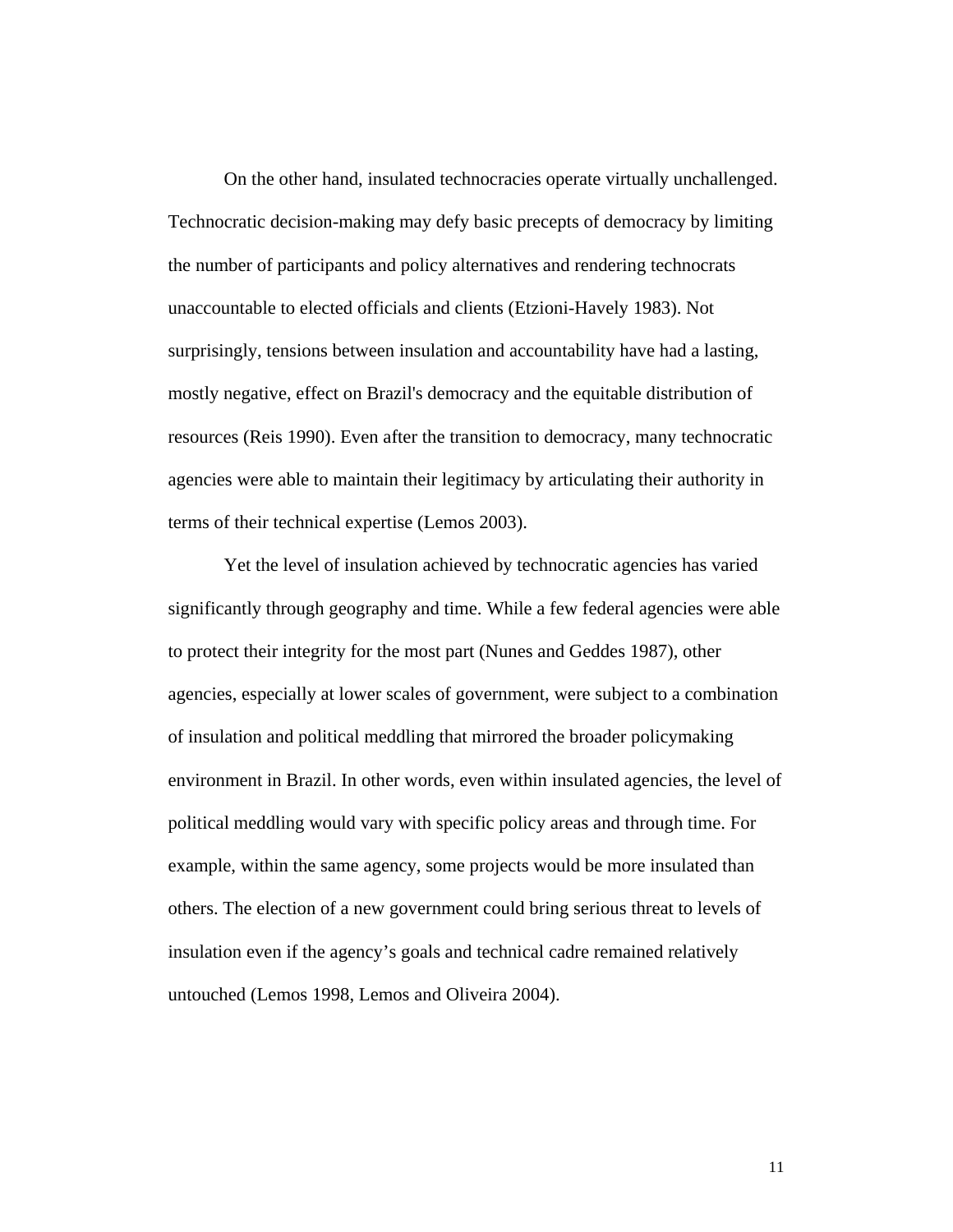This pattern of dysfunctional insulated policymaking has historically shaped water management in Brazil. Decisions were both firmly grounded in the technocratic model and at the same time vulnerable to the interference of politics and outside actors whose agendas did not necessarily correspond with what técnicos had determined to be the "best possible solution" (Lemos 2003). In Northeast Brazil, for example, the implementation of the infamous "hydraulic solution"—that is, policies that favored the construction of reservoir and canals to store and transport water to deprived areas—was attractive because it simultaneously met technocrats' ideas of technical progress, provided politicians with the opportunity to accrue political capital (through both pork-and-barrel and clientelitic distribution of benefits), and met the interests of large contractors who stood to be retained as service providers. For example, in Ceará alone, some 7,000 reservoirs were built with public resources. While a few were massive public works projects planned to normalize water flows and redistribute water across the region, the majority were located on private property where public access and the benefits were limited for those who were the most vulnerable to water shortage (Garjulli 2001).

While, ideally, technical knowledge can allow for a more transparent and better-informed decision-making, in Ceará (and in other regions of Brazil), it insulated decisions and alienated stakeholders. Access to and use of knowledge in Ceará was not equal. It favored those with power relationships and institutions. As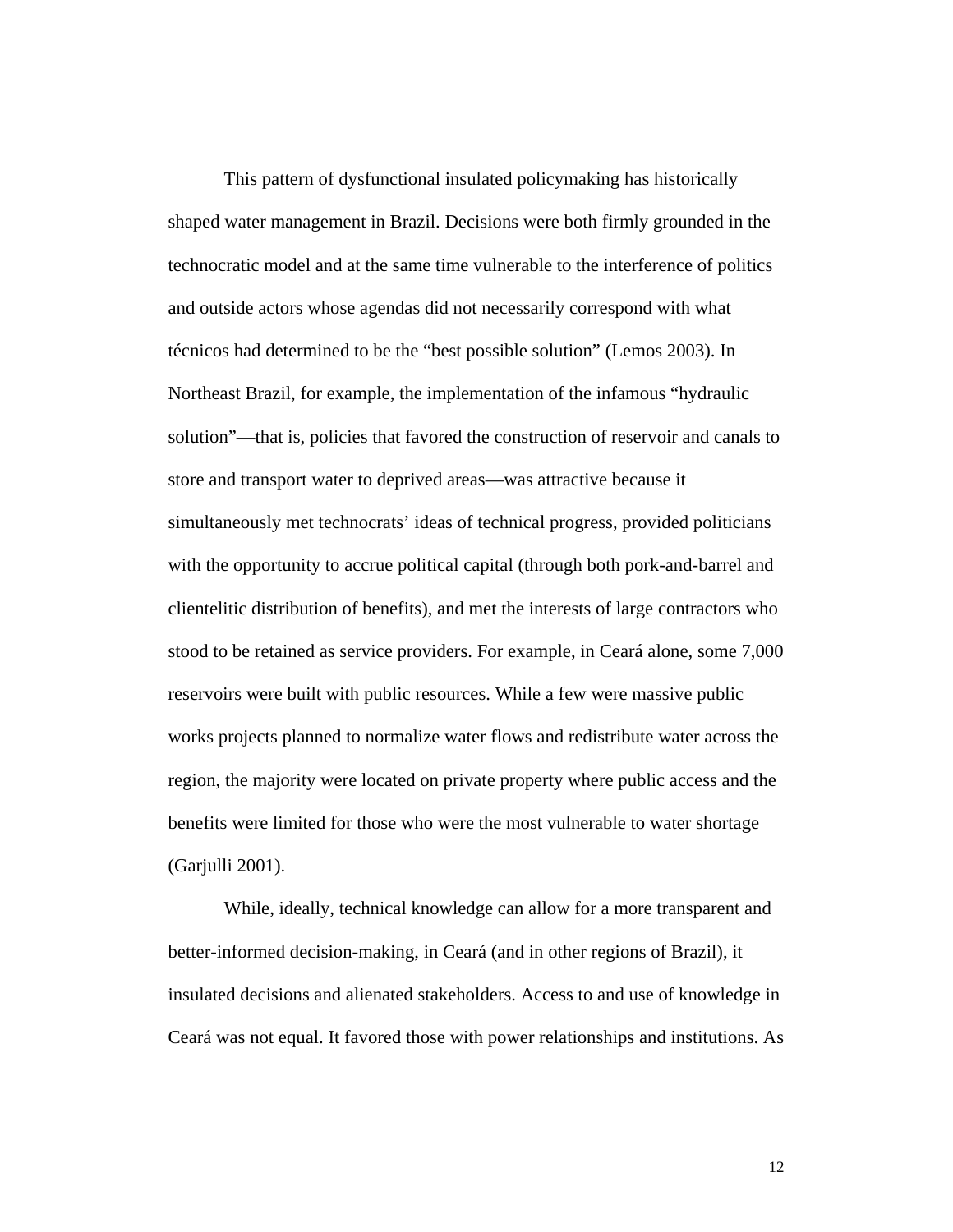technical analysis becomes more prominent than other informational input (including opinions and interests of non-technical sources), it may "squeeze out other forms of information, decision-making routines, and claims" (Healy and Ascher 1995, 13). Indeed, when trying to gain political advantage, groups may be tempted to exaggerate or distort information when that information serves to support the interests of one group over another.

# **Water Reform and Institutional Change**

In the 1990s, the Brazilian government initiated a reform process that replaced the previous centralized, top down and sectoral system with a decentralized, participatory, and integrated model that adopts the river basin as the main unit of water management. While a few states started the reform as early as 1992, it was not until 1997 that the federal government enacted Law 9,433 also known as the "Water Law" (Lei da Águas). It instituted the National Policy for Water Resources and created the National System for the Management of Water Resources. It also created a National Water Agency (Agência Nacional de Água—ANA) that both oversees the application of the law and has jurisdiction over the management of interstate river basins.

Despite quite different rates of implementation across Brazil's twenty-six states and numerous river basins, the new legislation has "shaken up" water management nationally. The new legislation introduced management mechanisms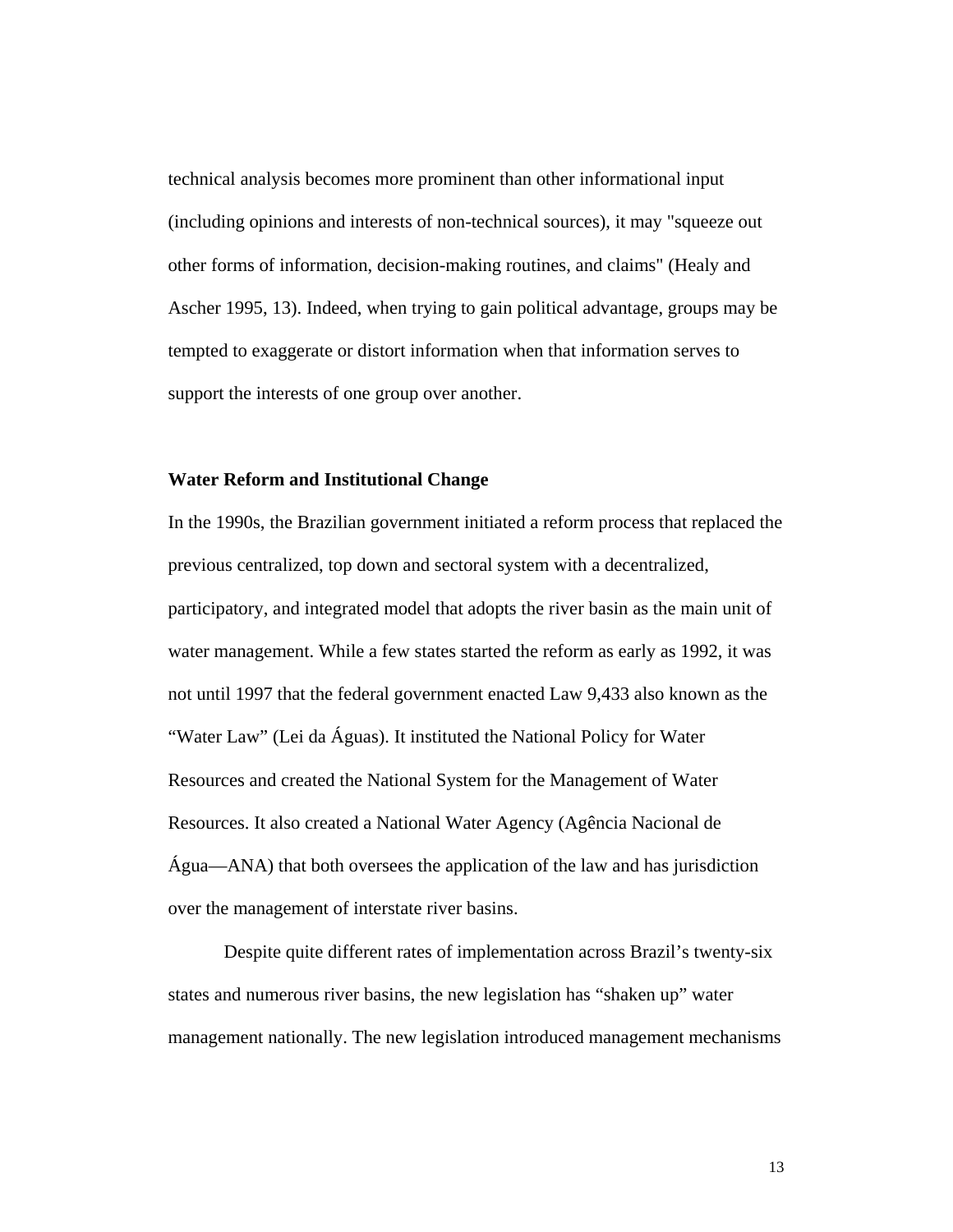more in tune with the democratization of state-society relations following the demise of the Brazilian military dictatorship in the mid-198s. It was also more in accord with the new water management paradigm spelled out in the Dublin Principles. These included (with significant variations across states and river basins both in terms of institutional design and degree of success): a) the organization of management at the river basin level, overhauling a previous system that favored state and federal jurisdictions; b) the creation of specific regulation to protect water resources at the river basin level; c) the decentralization of decision-making and resources—the design of a new system of water use permits and charges and the creation of different scales of public participation—especially the organization of river basin-level councils and State and National Water Councils; d) the insertion of water resources management within a larger realm of environmental concerns that challenged the traditional supremacy of economic criteria in the management of water; and, e) the understanding of water as a public good but also an economic good—for many, the most debatable and controversial aspect of the new legislation.

One particularly novel aspect of the law has been the creation of basin level councils whose tri-part membership represents users, organized sectors of civil society and the state, although the proportion of each sector varies widely across states and river basins. River basin councils' responsibilities vary considerably across basins and include designing and implementing bulk water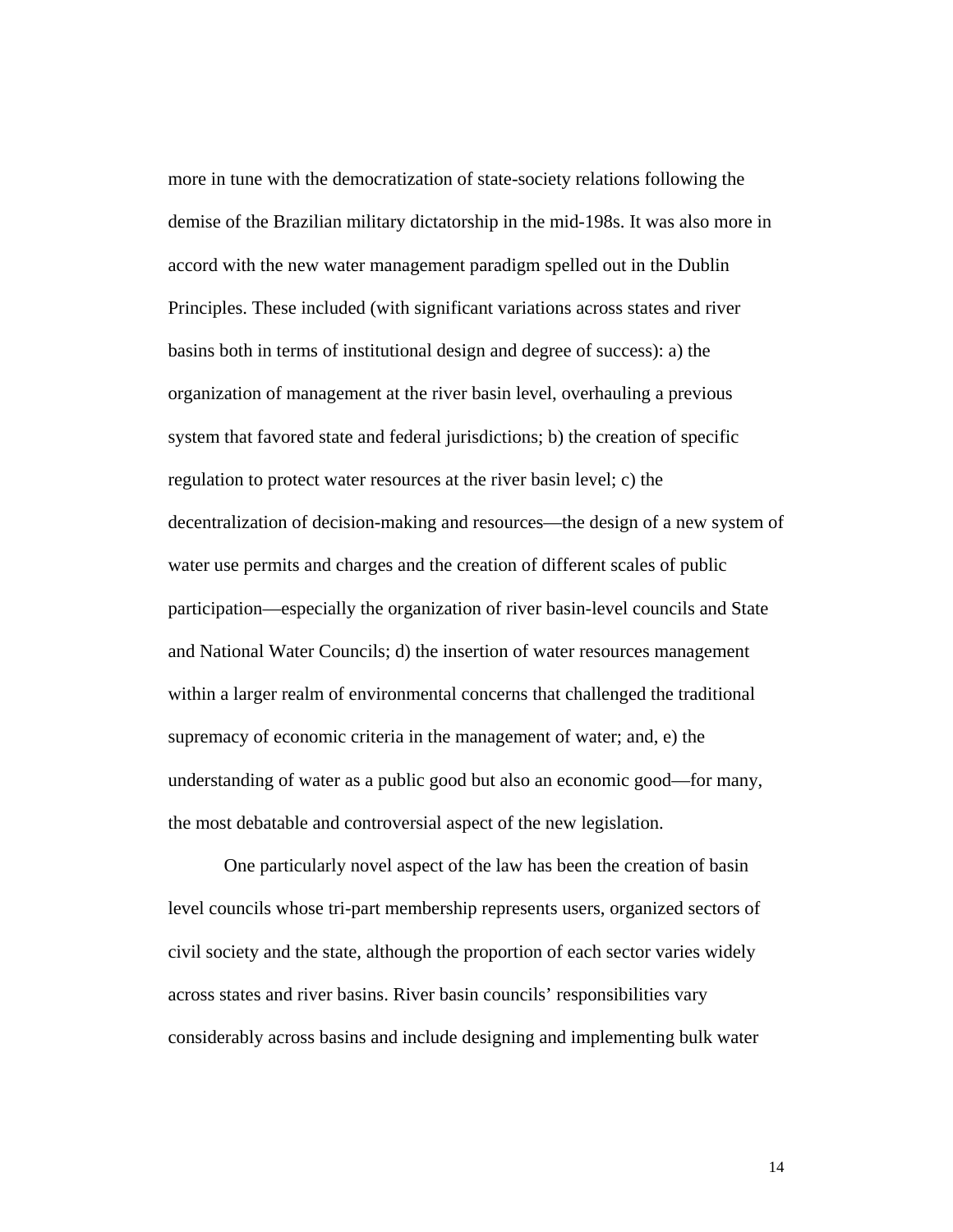permit and charging systems, approving river basin management and water zoning plans, and facilitating conflict resolution among users.

The Brazilian system, although based on national regulation, has followed a highly federalized model that has afforded much flexibility to states to design and implement institutions that better 'fit' the characteristics of their water resources and socio-political systems. Thus, different states have pursued different strategies and created different structures to manage their water resources. The state of Ceará, for example, created a separate Users Commission that works in parallel with the more "official" River Basin Committee. This has not only increased the opportunity for users' participation but also has been hailed as a model of successful river basin-level management (ANA 2002). CEIVAP, the federal committee created in the Paraíba do Sul River, in turn, has managed to implement a user-fee system that is funding the basin's operational agency (Formiga-Johnsson, Kumler, and Lemos 2006).

With 90% of its territory located within the Brazilian semi-arid and with an average rainfall of 400 mm in the hinterland and 1,200 mm in the coast, Ceará is among the driest and poorest states in Northeast Brazil (Lemos et al. 2002). Traditionally water policy and drought planning have been highly politicized and closely related to the region's infamous "drought industry," that is, the unscrupulous use of drought-relief funds for private gain. As mentioned earlier, in Ceará, part of the problem was an antiquated water management system that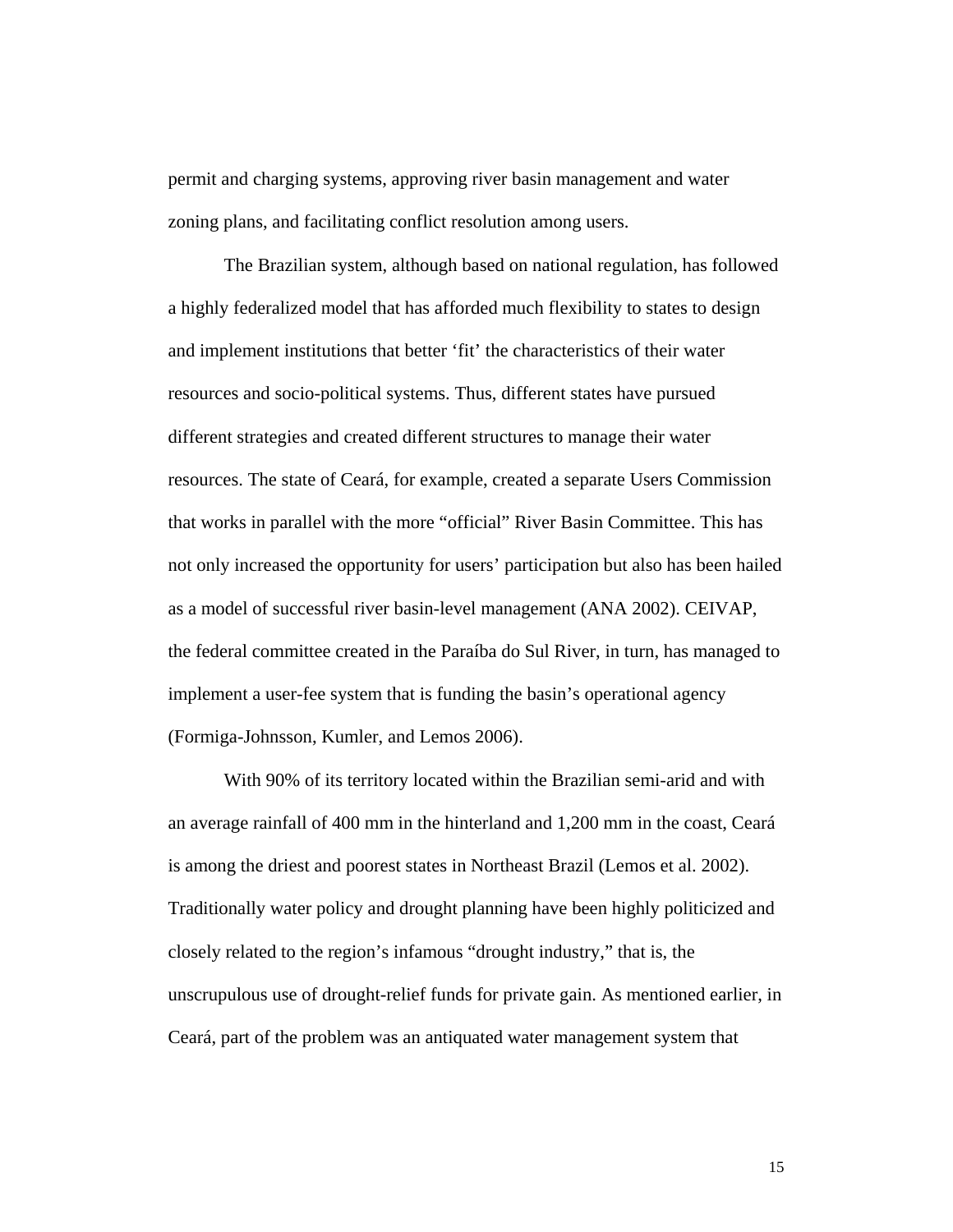traditionally had focused on infrastructure building and had often been used as political currency. The situation changed in the early 1990s when ahead of most Brazilian states and even before the federal government, the state of Ceará started to reform its water management. As part of a series of reform-oriented state administrations, (Tendler 1997) and in response to a long period of drought which threatened water supply to the capital city of Fortaleza, a concerted effort was directed to design a new set of institutions to manage the state's water resources (Lemos and Oliveira 2004). This included the hiring of expert consultants as well as the study of state-of-the-art management options being implemented in other parts of the world.

At about the same time, the government of Ceará approached the World Bank with a proposal for the Bank to finance new water infrastructure, including the construction of new reservoirs in areas not covered by the existing network (Kemper and Olson 2001). The Bank agreed but insisted on a few conditions. The first condition was that the state implement and use the instruments outlined in the new law, including the creation of river basin committees and the introduction of tariffs for all water users (including irrigation). The second condition was that the state create a water resources management company (Kemper and Olson 2001, 342). As a result, COGERH was created in 1993 with financing from the World Bank as an attempt to avoid the common pitfall of "paper laws," that is, reformist legislation doomed to failure because of lackluster or inadequate implementation.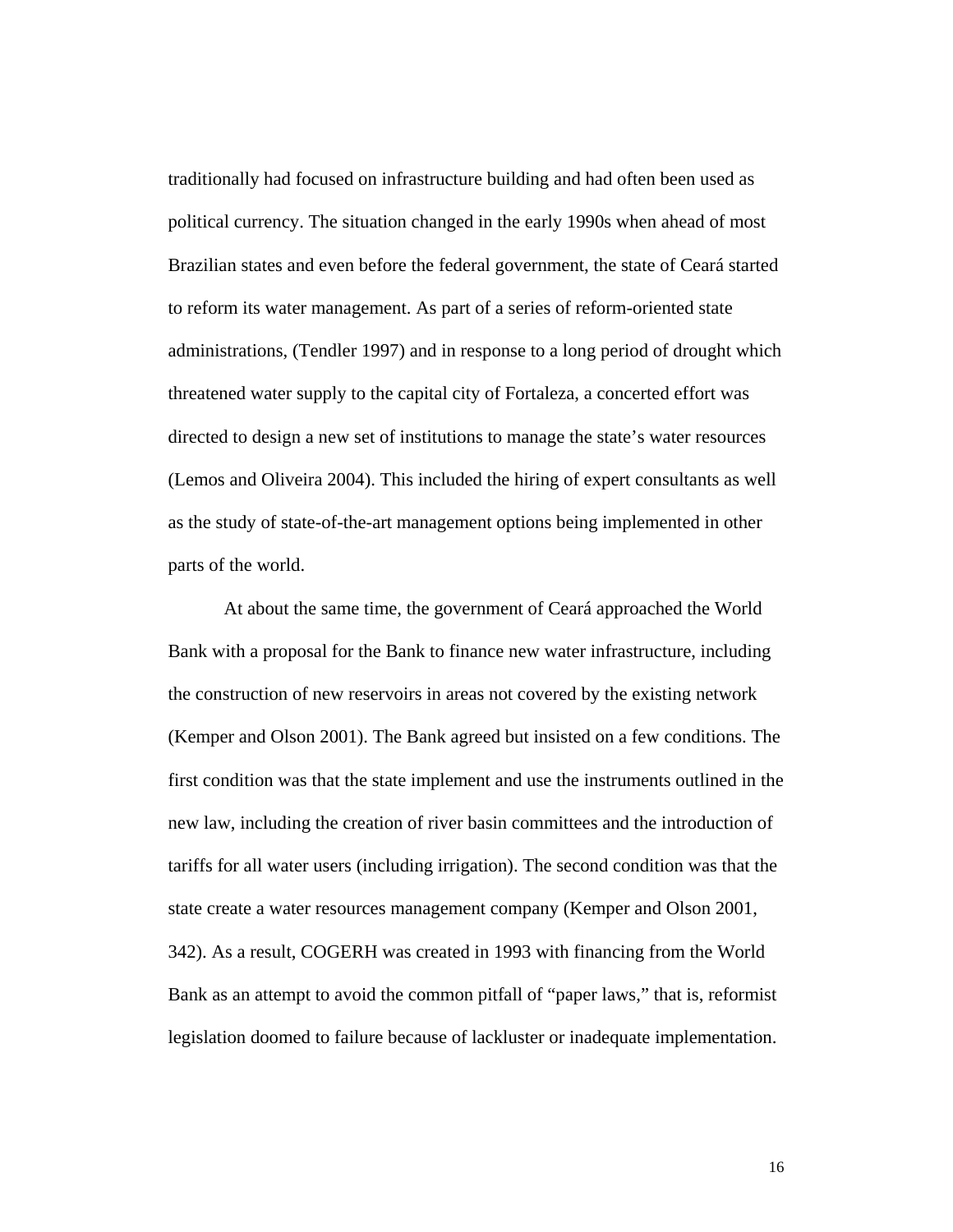COGERH's responsibilities include the monitoring and management of Ceará's water resources, maintenance and operation of the state's water infrastructure, and the implementation of the institutions of the new water resources law including the organization of users across the state's eleven river basins.

COGERH followed Brazil's traditional model of insulated technocracy in which political leadership purposefully insulated agencies—created under the guise of technical expertise, meritocratic hiring, and plenty of resources—from the maladies of the inefficient public sector associated with third world bureaucracies. However, in one aspect, COGERH was critically different from other 'technical' agencies: at the insistence of outside consultants, the agency included social scientists in addition to the usual makeup of engineers and hydrologists associated with water management agencies. Thus, "the combination of social and physical scientists within the agency allowed for the amalgamation of ideas and technologies that critically affected the way the network of technocrats and their supporters went about implementing water reform in the state" (Lemos and Oliveira 2004, 2127). In the mid-1990s, COGERH started to put together reservoir scenarios to support water management. These scenarios became a valuable tool in supporting stakeholders to negotiate the allocation of water resources among different users.

In this context, new ideas and technologies may work as a critically enabling tool. Indeed, in the case of COGERH, technical knowledge was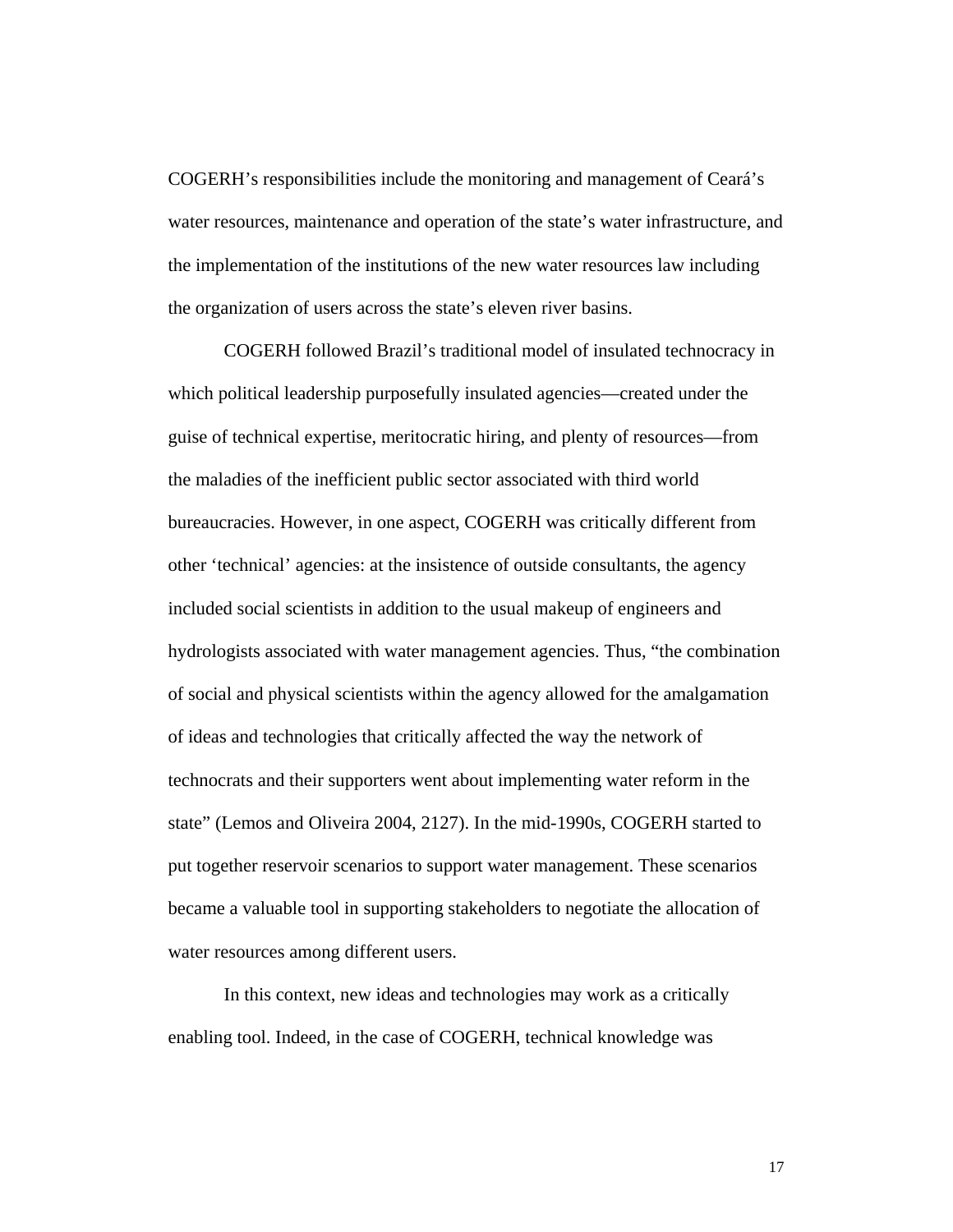instrumental not only in informing the creation of many of the organizational schemes pursued by COGERH técnicos but also in inviting mobilization from users who perceived their participation as meaningful and effective. One particularly innovative aspect of COGERH's organization of management at the river basin level was the creation of Users' Commissions that—in addition to the more institutionalized river basin committee envisaged in the legislation—would be able to participate directly in water allocation decision-making. As mentioned earlier, the Commission meet periodically to evaluate and plan for water use at the river basin level and function in parallel to the river basin committee. It is also within the context of the Commission that technoscientific information has been used to inform water allocation decisions among different users, especially irrigated farmers, large agribusinesses, and water utilities. After ten years and an effective decrease in the level of water use and conflict (Formiga-Johnsson and Kemper 2005), the Ceará case is hailed as the model to be followed in Northeast Brazil, and possibly other semi-arid regions of the world.

## **Management, Equity, and Technical Knowledge**

Similar to other areas of the world, water systems in Brazil pose significant challenges to policymakers in equity terms: (a) they are subject to multiple, sometimes contradictory uses, (b) a wide variety of users depend on water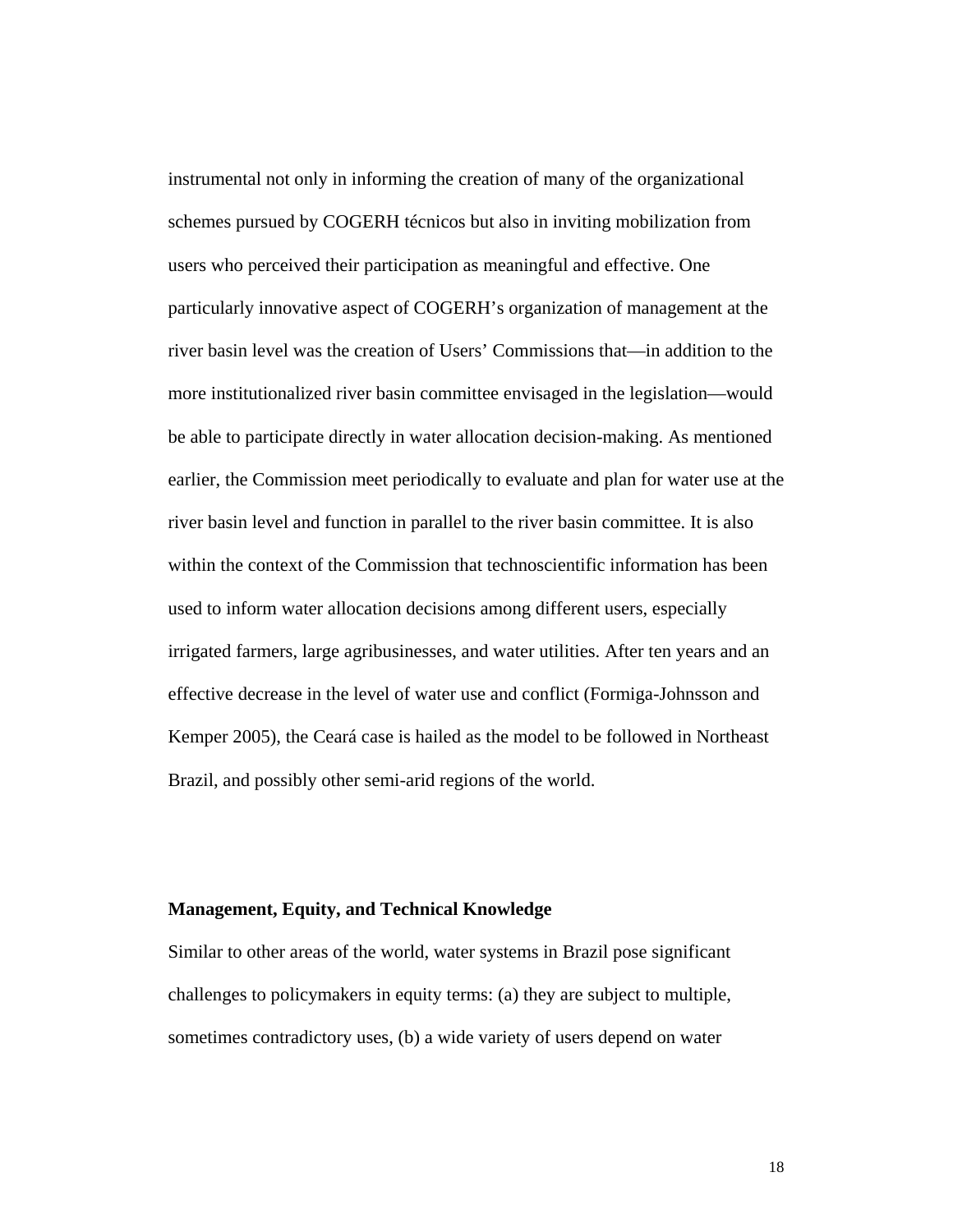resources at diverse levels of need, (c) management systems span different scales and many times have overlapping jurisdictions, and (d) resources themselves are subject to different levels of stress, scarcity, and depletion (Rayner et al. 2002). In the context of water scarcity prevalent in Northeast Brazil, several equity issues rest at the heart of water management:

- i. *Conflict between different kinds of uses including irrigation, fisheries, water supply, basic sanitation, and industry*. Within these user categories, there is further conflict between large and small users. For example, in irrigation, there is a conflict between agribusiness, medium and small irrigation perimeters, and rainfed agriculture that relies on humid areas around reservoirs to plant. Although all these groups depend on reservoir water, their needs in terms of volume and timing of discharge vary (see next section).
- ii. *Intrabasin transfer and resources distribution*. In Ceará since water is scarce and badly distributed (the Jaguaribe is the only "normalized" river in the state), the state built a complex system of reservoirs and canals to reallocate water in the region. For example, the capital city of Fortaleza, the largest consumer in the state, depends on transfers from the Jaguaribe to supply its residents and industrial users. The metropolitan basin of Fortaleza is also the biggest generator of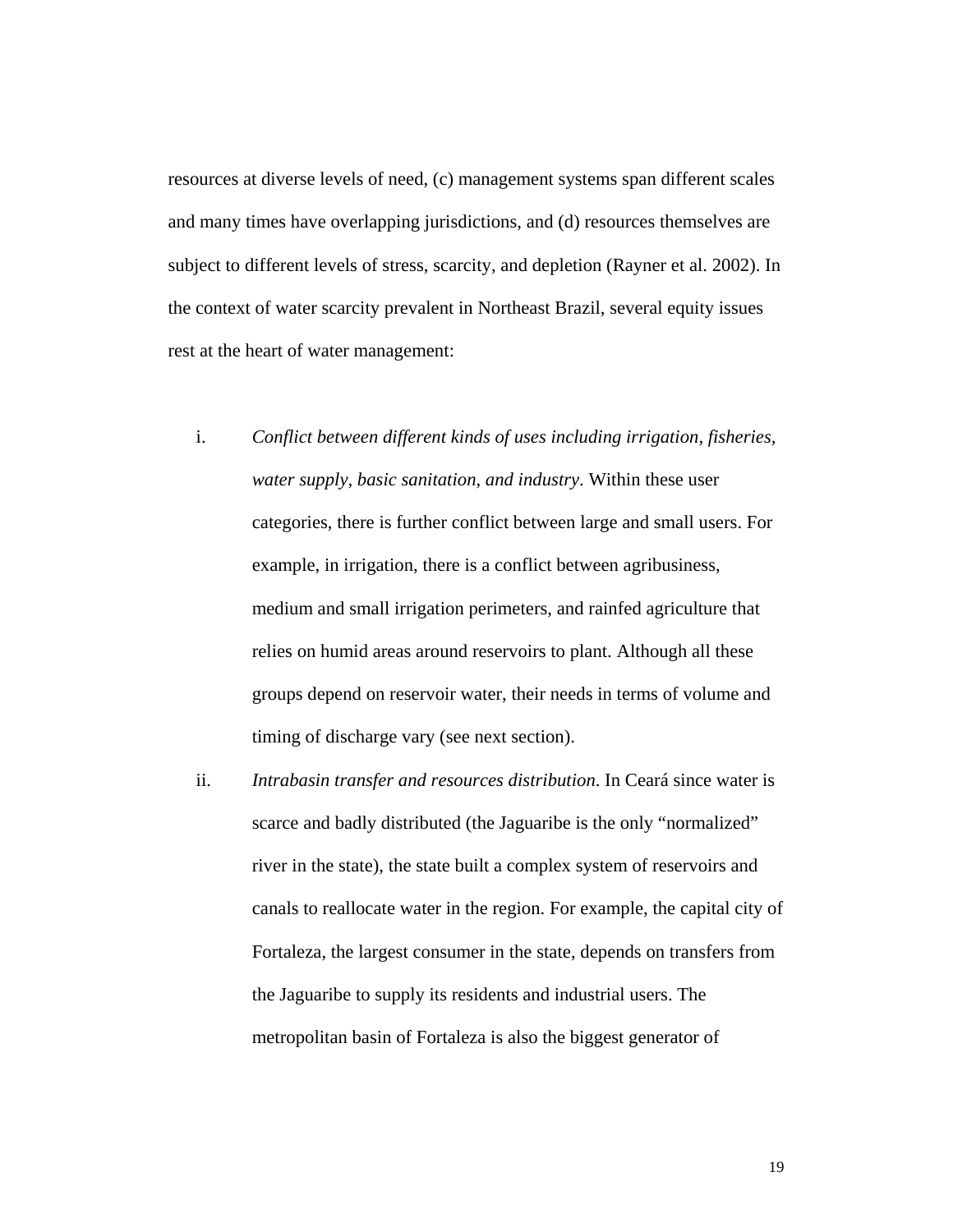revenues from bulk water charges in the state, virtually financing the water management system in place—including COGERH. Thus while users from Lower Jaguaribe Banabuiú River Valley may resent the transfer to Fortaleza, the system would collapse without the funds it generates.

- iii. *Water quality and environmental impacts*. In Ceará, declining water quality especially as a consequence of untreated sewage from urban areas and pollution from pesticides and shrimp farming has exacerbated concern over the future sustainability of the basin. However, the environmental implications of these changes have not been included in the state's policy agenda and its long-term effects are not known (Lemos and Oliveira 2004, Formiga-Johnsson and Kemper 2005). Another issue with potential important environmental and equity implications is groundwater use, which has been virtually unregulated in the past and has been mostly ignored in the new water management law.
- iv. *Institutional design and fit.* The current institutional design, albeit more participatory, may still skew water distribution by allowing large users to request water permits outside the jurisdiction of the River Basin Committee or Users Commission. Currently, any user can obtain a permit (and pay for the bulk water) without the approval of either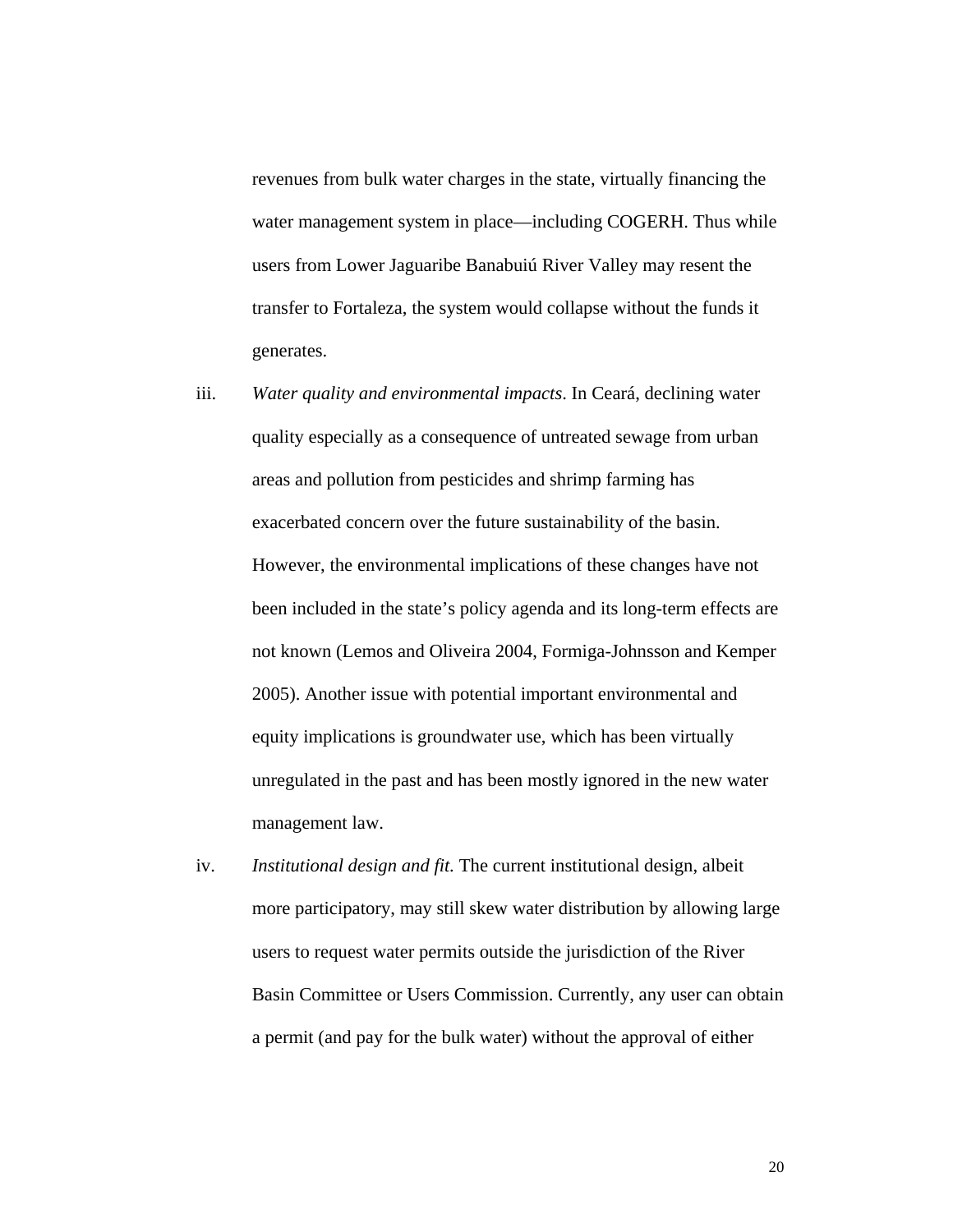council. Although, for the most part, conflict between permit holders and other users has not arisen, the lack of a requirement for prior approval in the formal institutional design has been a sore point with stakeholders (Lemos and Oliveira 2004). This situation puts large users at a clear advantage over small users.

Moreover, many of these issues crossover and overlap, adding complexity. For example, shrimp farmers in Ceará are not the largest consumers of water but are resented by other stakeholders because of the negative impacts of their farms on the environment (after usage, water is returned to the river untreated). Irrigation, in turn, albeit the highest consumer (47.1 %), is the most resistant to water charges (Formiga-Johnsson and Kemper 2005). Finally, despite the potential for inequity—since large users can apply for water permits outside the purview of the Committee and Users Commission—it is precisely these large paying users who finance the management system.

#### **Reform, decentralization, and knowledge**

Within the rather loose institutional framework of Brazil's water reform, policymakers are afforded greater degrees of freedom not only to create new institutions, but also to change the existing ones. Hence, "within the constraints imposed by particular technological or economic configurations, actors can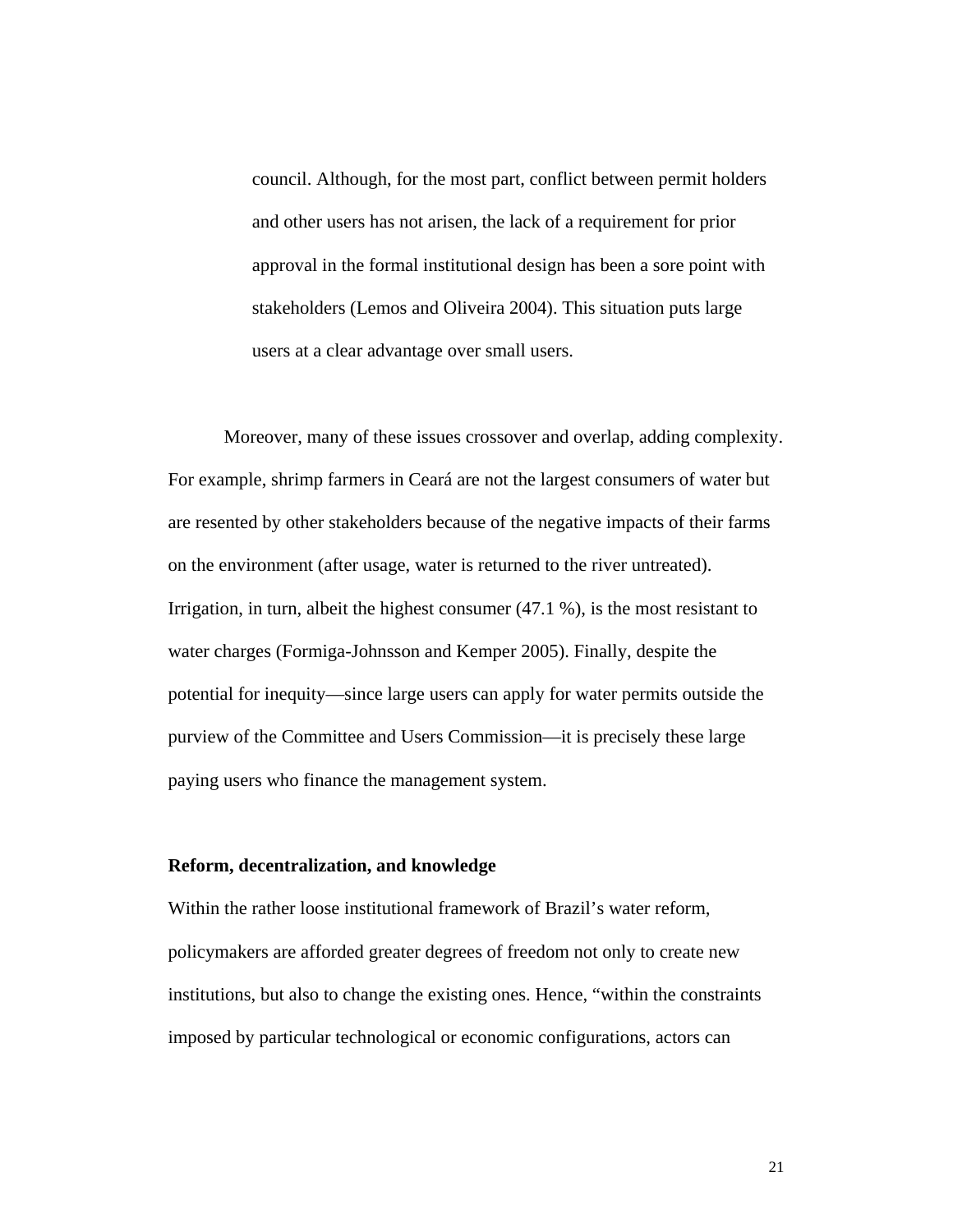modify institutions to solve new problems, to facilitate network-based collective learning, or achieve increasing efficiency" (Clemens and Cook 1999, 451). This seems to be exactly what COGERH técnicos tried to do by opening the decisionmaking process at the river basin level, albeit with different levels of commitment and breadth of perspective.

Ideas and knowledge have played a pivotal role in this process of institutional building in Ceará. First, ideas—here defined as a cluster of beliefs affecting the design of strategies of action geared towards policy outcome shaped the creation of the new water management structure by supporting the initiative of policymakers to push for decentralization and participation. As argued before, the inclusion of social scientists in COGERH and the creation of a specific department to organize users within the agency changed the dynamics of reform to an unprecedented level of participation in water allocation. Many of these técnicos have been active in reformist social movements and politics for years. Their belief systems and worldviews heavily influenced their actions (Lemos and Oliveira 2004).

In the Lower Jaguaribe-Banabuiú river basin, the implementation of participatory councils went further than the suggested framework of River Basin Committees to include the Users Commission to negotiate water allocation among different users directly. Técnicos specifically created the Commission independently of the "official" state structure to emphasize their autonomy vis-à-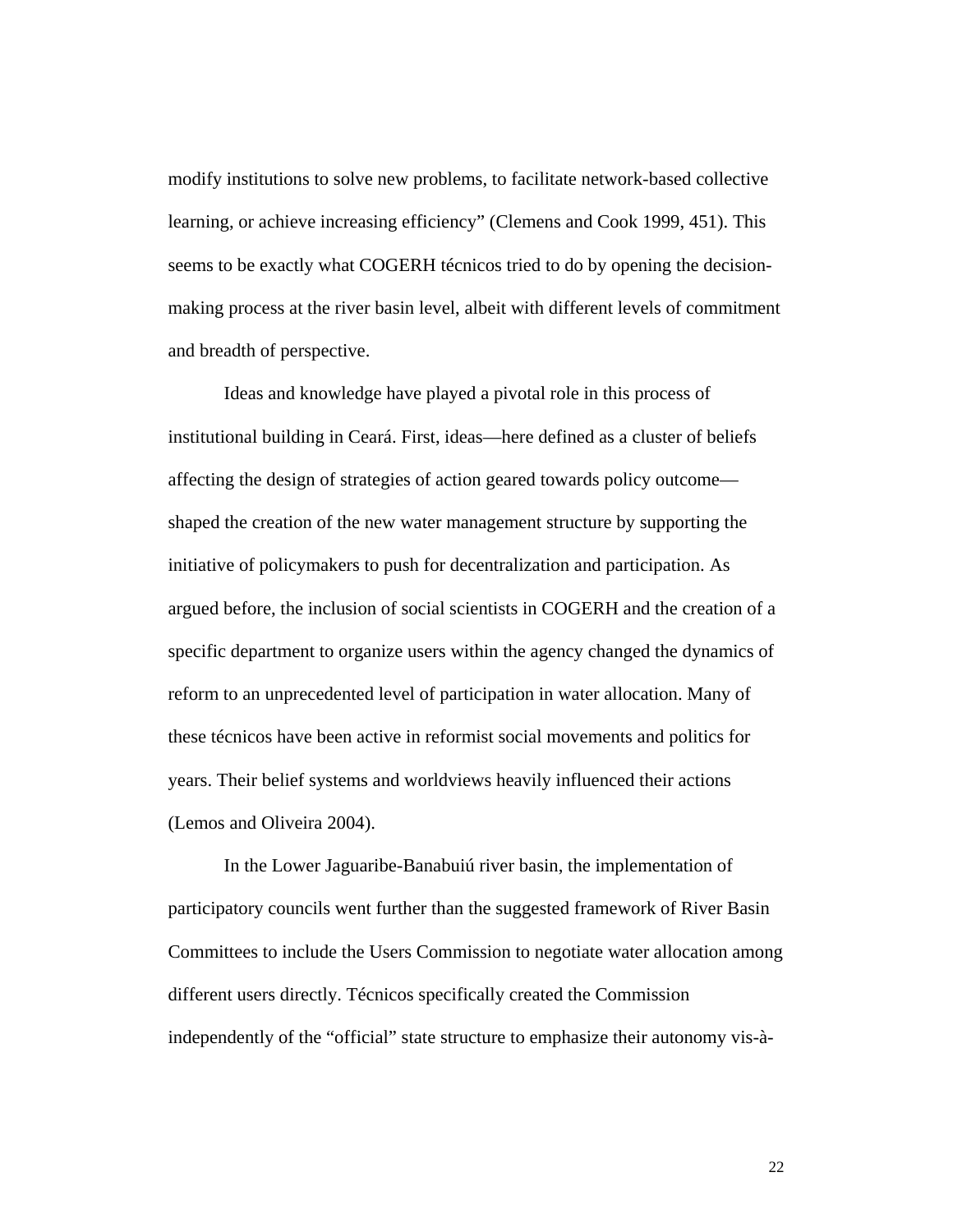vis the state (Lemos and Oliveira 2005). This agenda openly challenged a pattern of exclusionary and clientelist water policymaking prevalent in Ceará. In practical terms, these changes meant a substantial departure from the way water allocation was negotiated in the past. The ability of these técnicos to implement the most innovative aspects of the Ceará reform can be explained partly by their insertion into policy networks that were instrumental in overcoming the opposition of more conservative sectors of the state apparatus and their supporters in the water user community (Lemos and Oliveira 2004).

The Users Commission meets once a year (with smaller meetings happening in between) to negotiate bulk water allocation. A larger pool of stakeholders elects representatives from users, the state, and organized civil society to participate in the negotiated allocation process. Membership is broken down as follows: a) twenty-seven representatives from the municipal government (25%); b) eighteen representatives from the state and federal governments (17%); c) thirty-two representatives from civil society (30%); and d) thirty representatives from the sectors of water users (28%) (Taddei 2005).

Although there is some variation in the electoral process from year to year, there is evidence of active negotiation and bargaining between members to get a seat (Ballestero 2004, personal interviews). The level of representation within the Commission is often questioned on two fronts. The first front is that membership is biased towards those with greater resources (both material and social) who are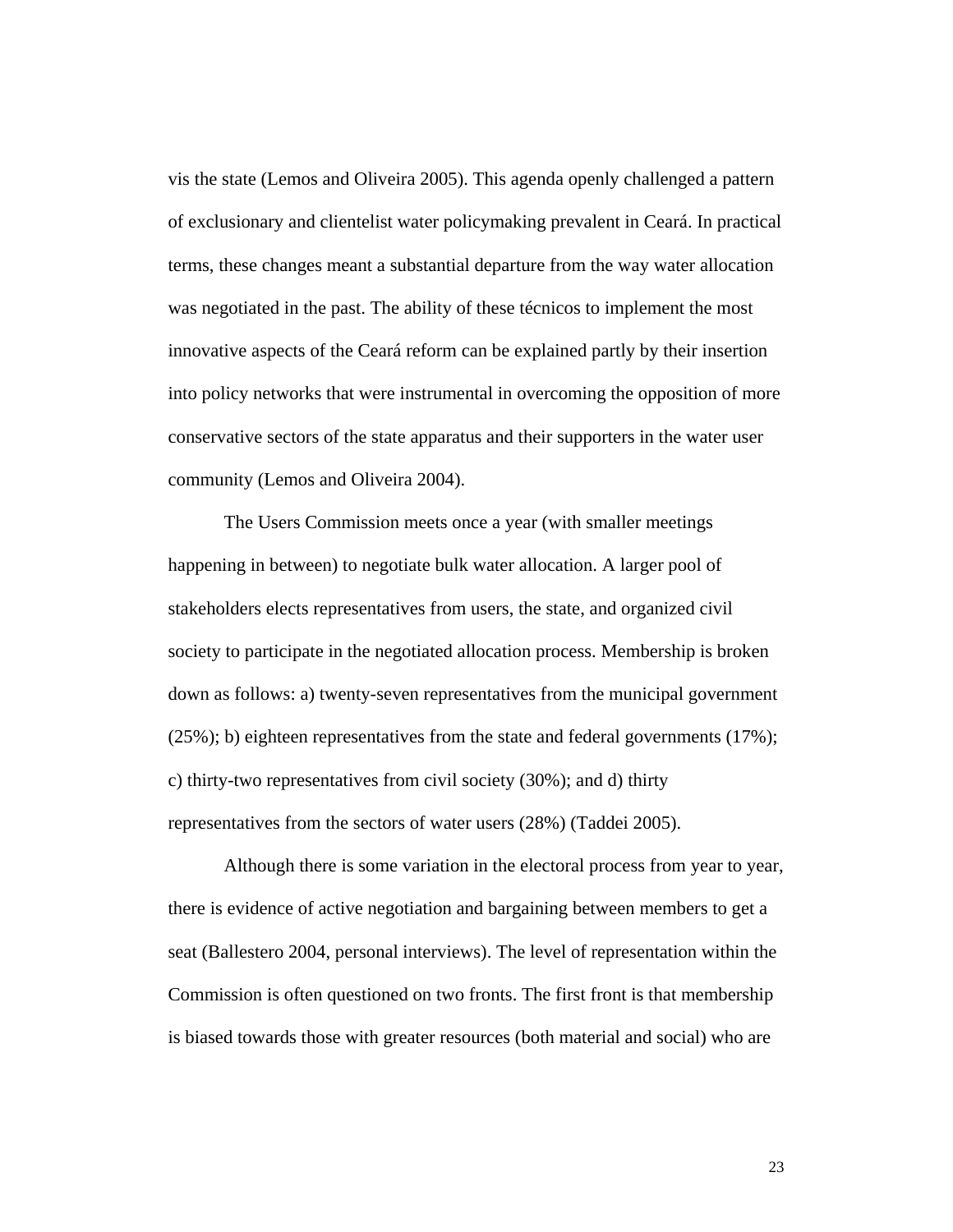able not only to keep high rates of participation in User Commission meetings but also are able to mobilize the political and social capital that is necessary to be elected. For example, one explanation for the lower level of participation among the poor is their lack resources to travel to the preparatory and allocation meetings(Taddei 2005). Second, that representation is thwarted by the lack of accountability between members and the constituencies they are supposed to represent since both the level of previous consultation and reporting back to the constituency is low among members (Ballestero 2004, Taddei 2005).<sup>4</sup> Furthermore, although the meetings are public and therefore open to all, in case the Users Commission fails to reach consensus on water allocation, only "official" members can cast a vote.

In their annual meeting, técnicos from COGERH prepare a series of reservoir management scenarios that includes amount of available water, rates of evaporation, and other specific conditions affecting water availability. Commission members, led by these técnicos, debate alternative discharge scenarios based on water availability and users' needs. Not surprisingly, although state and society also have representatives in the Commission, users exert the biggest influence in the allocation decisions (Ballestero 2004). In this situation, there is the possibility that users' lower risk-averseness may bring the system to collapse, that is, in a "tragedy of the commons scenario," users will over-consume water at the expense of long-term sustainability. In addition, many believe that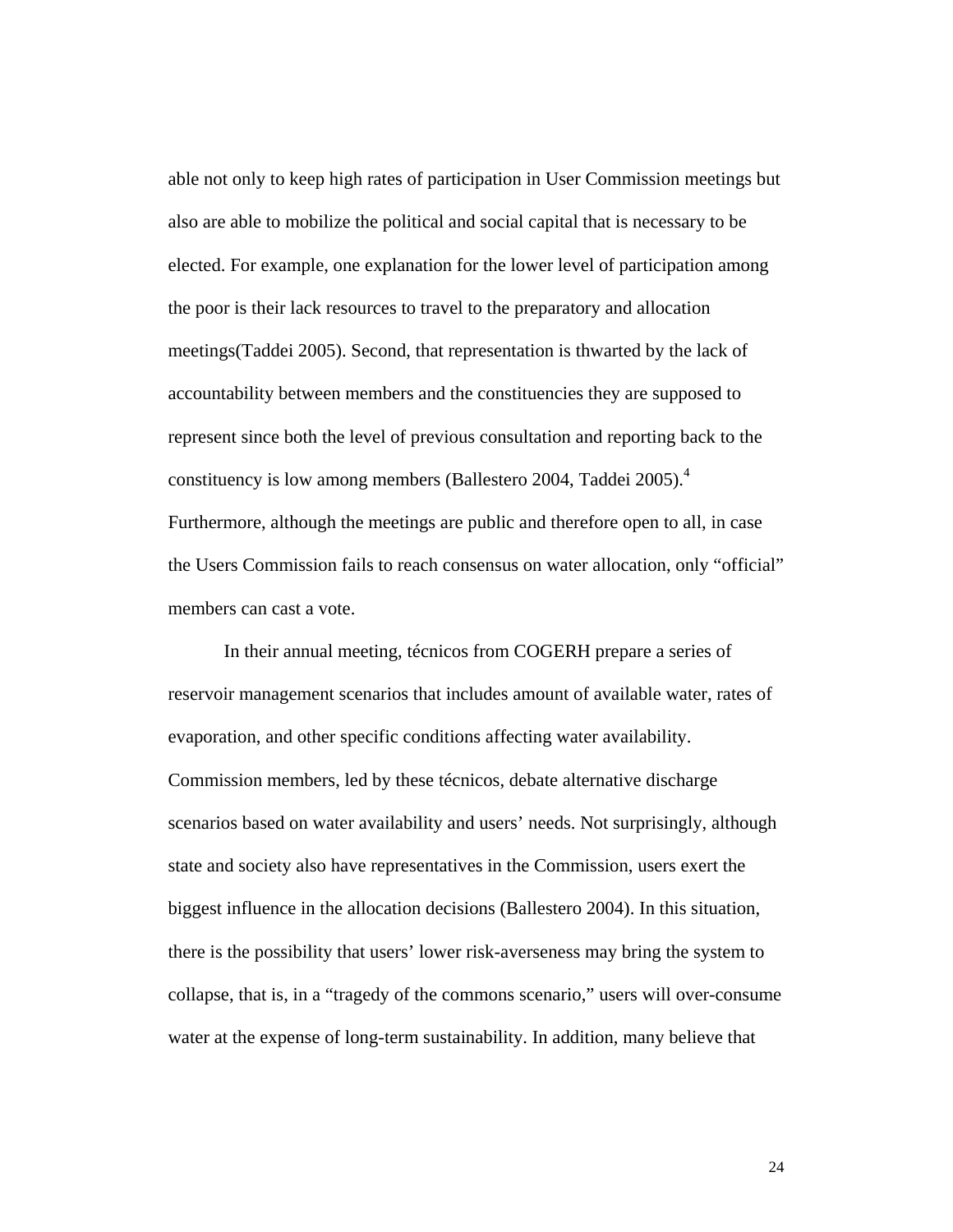because the current system does not take into account intergenerational environmental issues and the long-term sustainability of the river basin, the state needs to step in to protect the stake of both society and ecosystems. With the exception of a few attempts to bolster environmental education, the state's River Basin Committees and User Commissions have sidestepped the issue of environmental impact and not considered long-term water sustainability in terms of future consumption (Formiga-Johnsson and Kemper 2005).

To guarantee short-term sustainability and prepare for the eventuality of a multi-year drought, COGERH técnicos have attempted to include some safeguards in the negotiated allocation process. For example, users are allowed to decide reservoir discharge up to a predetermined level. During meetings, técnicos often use their influence to advocate decisions that are more conservative. Although there is a risk that direct user input in water allocation would lead to overuse, this has not so far been the case in the Jaguaribe/Banabuiú (Lemos and Oliveira 2004, Formiga-Johnsson and Kemper 2005). The reasons can be traced to existing conflicts along three dimensions: (a) the presence of multiple users with conflicting interests; (b) the fact that different amounts of water have to be released from the three major reservoirs to meet users' needs; and (c) the tradeoffs between users from the lowland and highlands of the basin.

Since human consumption is a priority, large users such as urban water supply companies will push for lower levels of discharge to ensure longer periods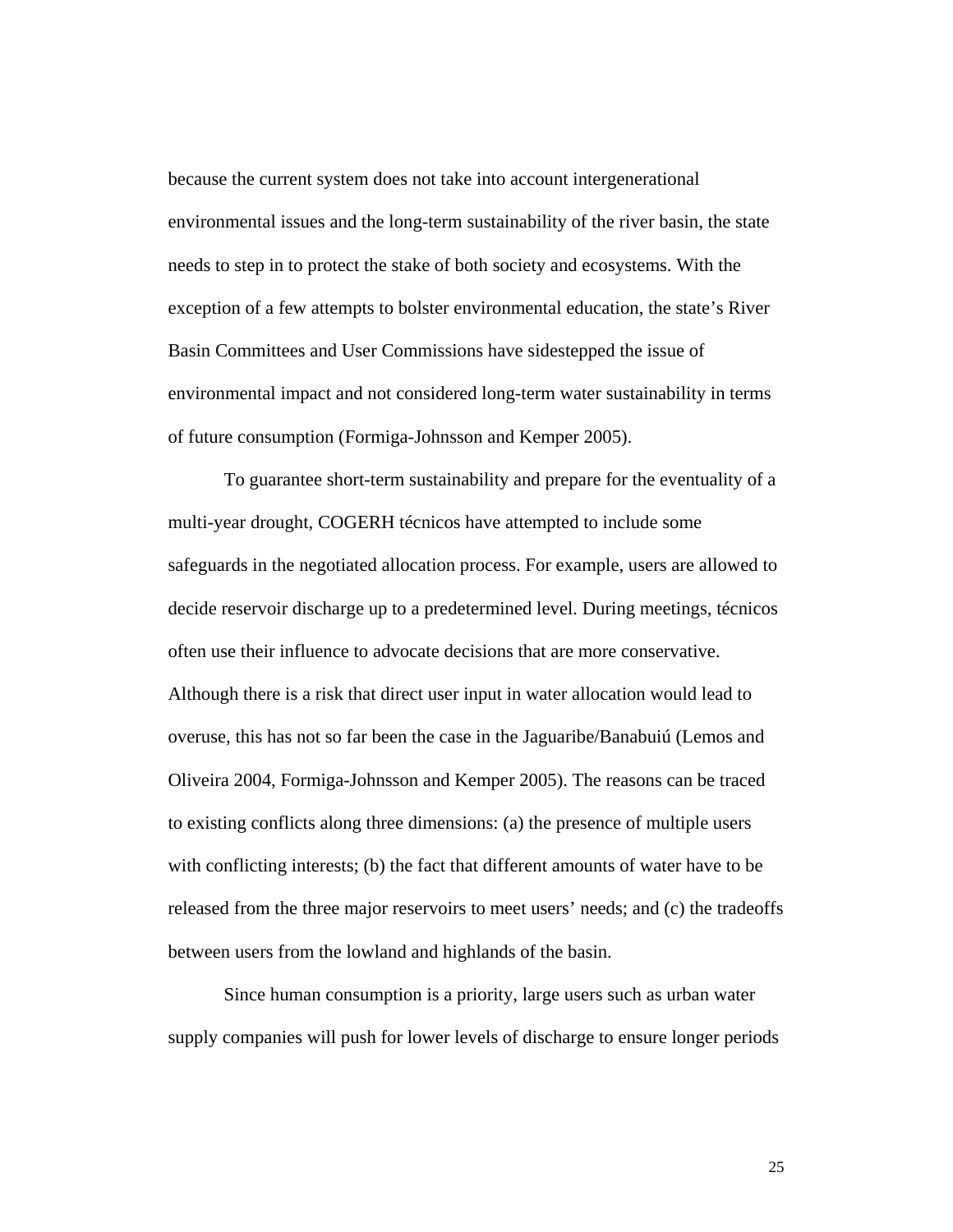of water availability. Water systems that depend on intrabasin transfer favor more conservative rates of release as well. Irrigated farmers, in turn, have an incentive to maximize water consumption as soon as possible to guarantee the viability of their economic activity in the short run. Yet they are divided by geography, since the conflict between users from the basin's lower and higher lands also helps to keep water discharge in check. Thus, for users in the lowlands, it is better that larger amounts of water are released each season to increase their planted area (the area around the reservoirs that is naturally irrigated as the level of water recedes). For users in the highlands, it is more advantageous that the level of the reservoirs remain higher so as to supply their irrigated farms as needed throughout the growing season. Similarly, irrigators' downstream push for more release while irrigators upstream push for less. Finally, the fact that técnicos build scenarios for the whole system, but water is released from different reservoirs within the basin, can affect users differently depending on their geographical location in the basin. Therefore, there is an incentive for some users to protect resources in their surrounding area as they negotiate the amounts discharged from specific reservoirs as part of the broader allocation system (Lemos and Oliveira 2004, 2129).

The main implication for equity of the negotiated allocation is the fact that a greater number of both large and small users are effectively participating in the process. However, the degree of democratization of decision-making and its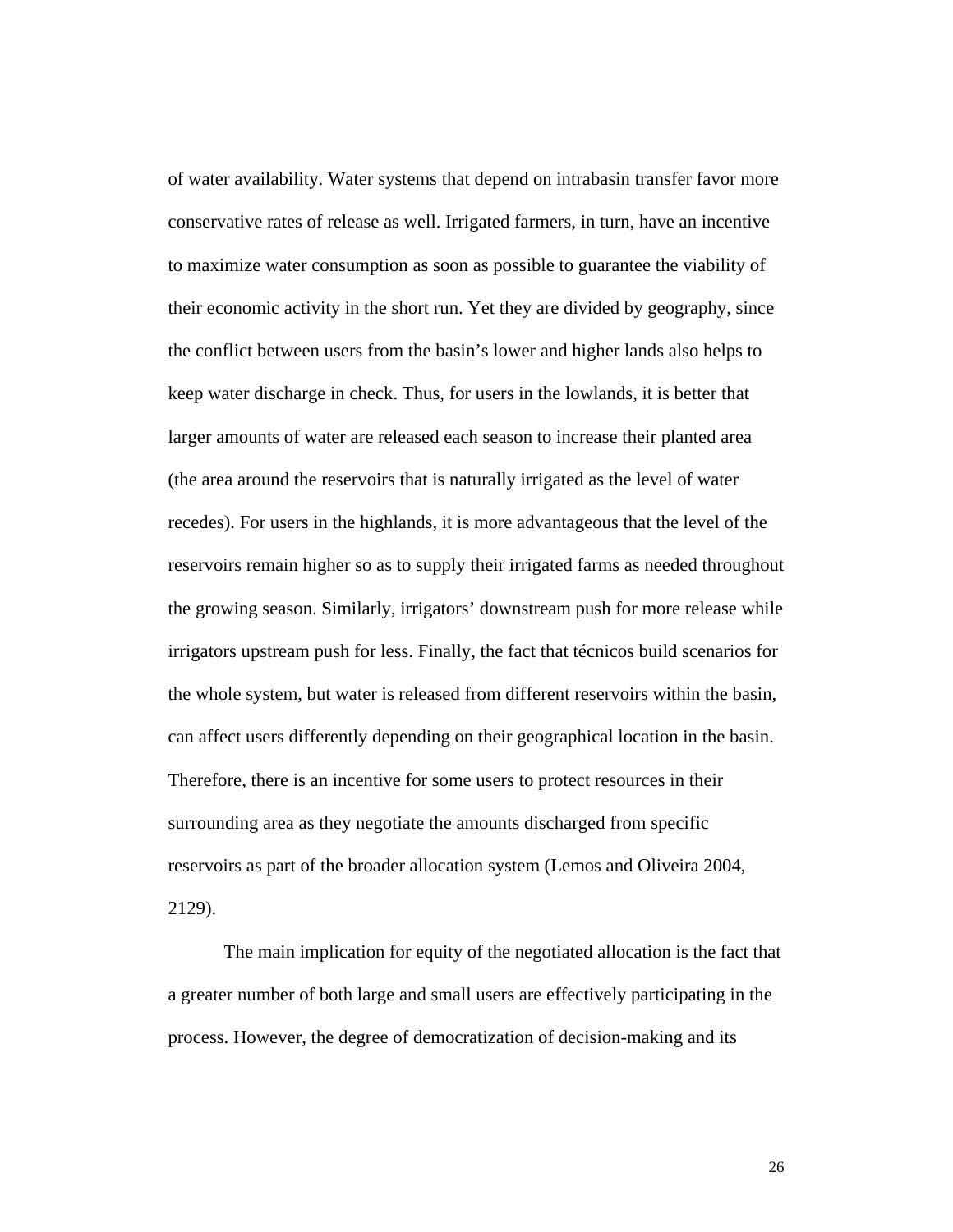impact on equitable distribution of resources is far from straightforward. Whether there is a positive impact depends on one's point of view. On the one hand, participation can strengthen and legitimize the new water reform institutions, expand the array of stakeholders deliberating about water use and sustainability, and strengthen the capacity of reform-oriented policy networks to push for further reform (Lemos and Oliveira 2004). Moreover, instead of resorting to clientelism to push for the specific agendas, users now can participate in a much more transparent fashion. In consequence, the system has also grown substantially more accountable to stakeholders than in the past. In practical terms, this has meant that conflicts have been better addressed between different uses and between large and small users. The main implication of the use of technoscientific knowledge for equity is that this participation is more meaningful and effective because stakeholders are able to make better-informed decisions when they have access to this knowledge. Thus users, who would not have had a say in the past directly or indirectly, now have the opportunity to defend their interests using expert knowledge instead of only acquiescing to what "experts" have to say. New knowledge and technologies such as reservoir modeling not only provided for better informed decisions within the new management schemes but also for more active participation by users.

In the context of Ceará's Users Commissions, the advantages in this case are many. First, users are more likely to abide by the decisions at the river basin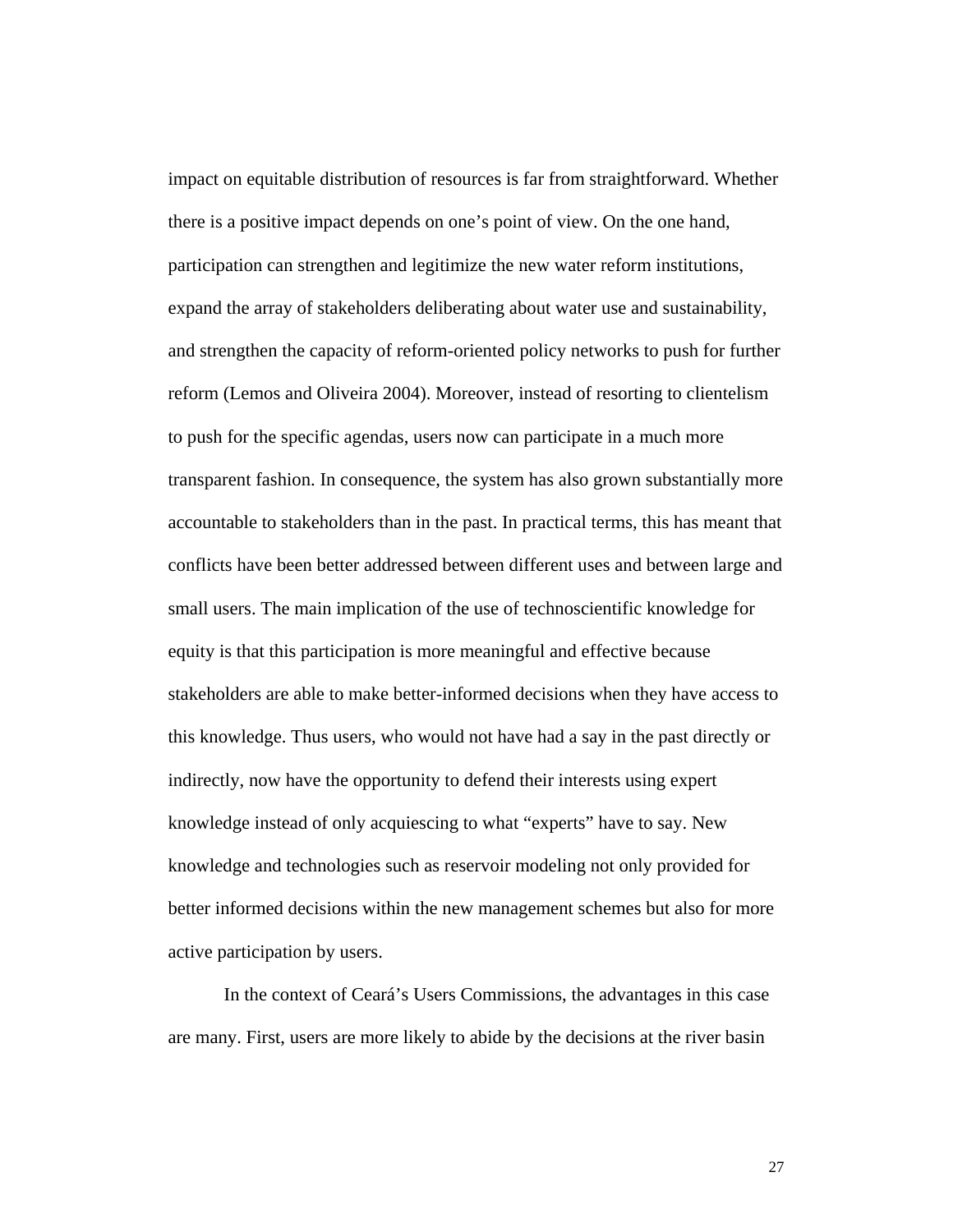level (at this point there is not an established enforcement system, so basically, social pressure is the only weapon the técnicos and other users have to enforce how much water is being used) since they have been directly involved in the decision-making process. Second, by making simplified reservoir models available to users, COGERH is not only enhancing knowledge about the river basin but also is crystallizing the idea of collective risk. While individual users may be willing to "free-ride", collective decision-making processes may be much more effective in curbing overuse. Third, information can play a critical role in the democratization of decision-making at the river basin level by training users to make decisions, and by dispelling the widespread distrust that has developed as a result of the traditional patterns of bureaucratic insulation.

On the other hand, effective participation does not necessarily mean equitable participation. In fact, especially a the local level, there is growing evidence that despite great progress in terms of increased participation, many stakeholders still perceive water management as an exclusionary process. Hence, although there is more room for users and representatives of organized groups to participate, many non-elite groups, such as smaller users or rural agricultural workers, still feel excluded from the process (Ballestero 2004, Taddei 2005). They have showed their discontent with the new model by fiercely resisting several aspects of its implementation—especially water charging—as well as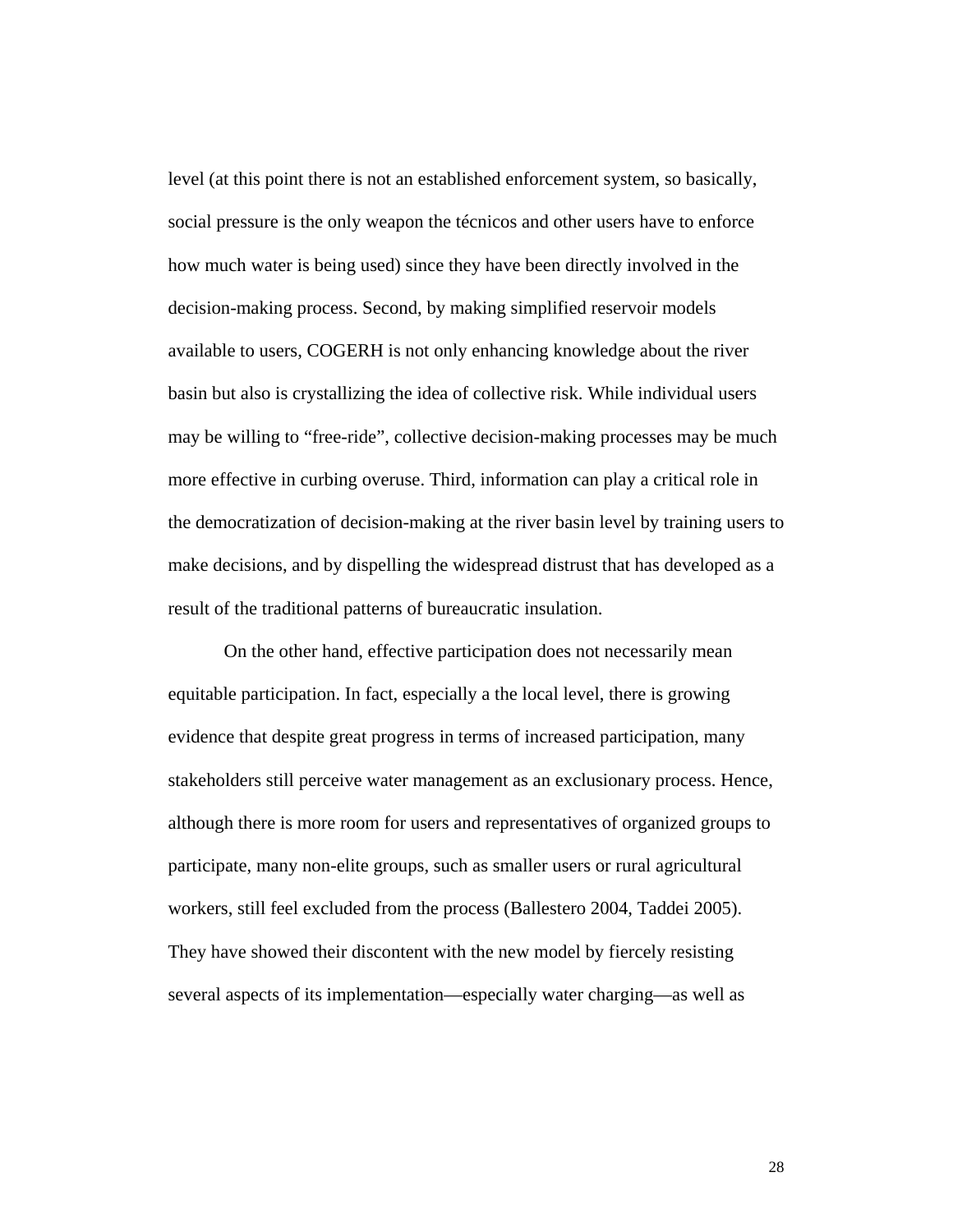openly criticizing, and even sabotaging, its implementation (Formiga-Johnsson and Kemper 2005, Taddei 2005).

Similarly, within the negotiated allocation process, Taddei (2005) found that technical language and credentials are often used as an instrument of authority not just by COGERH técnicos but also by elite members over non-elite ones. In this case, technical discourse alienates and overpowers laymen. This contributes to skewing further the decision-making process toward non-elite participants (Lemos 2003).

These findings are consistent with data collected by a broad survey of Lower Jaguaribe River Basin Committee members carried out in 2004. Although they believe technical information is useful and helpful to their decision-making, they find it is neither widely available nor easily accessible and understandable. They also perceive power within the River Basin Committee as strongly skewed in favor of técnicos over other actors. For example, although 65.9 percent of the members report that technical information makes decision-making easier, only 22 percent perceive it as accessible and available to all members. Moreover, members surveyed pointed out that the main constraint to the democratization of decision-making within the Committee is the disparate level of knowledge between técnicos and general members. This constraint is more important than economic and political power disparities. Indeed, such findings suggest that the persistence of technocratic insulation maybe one of the biggest hurdles to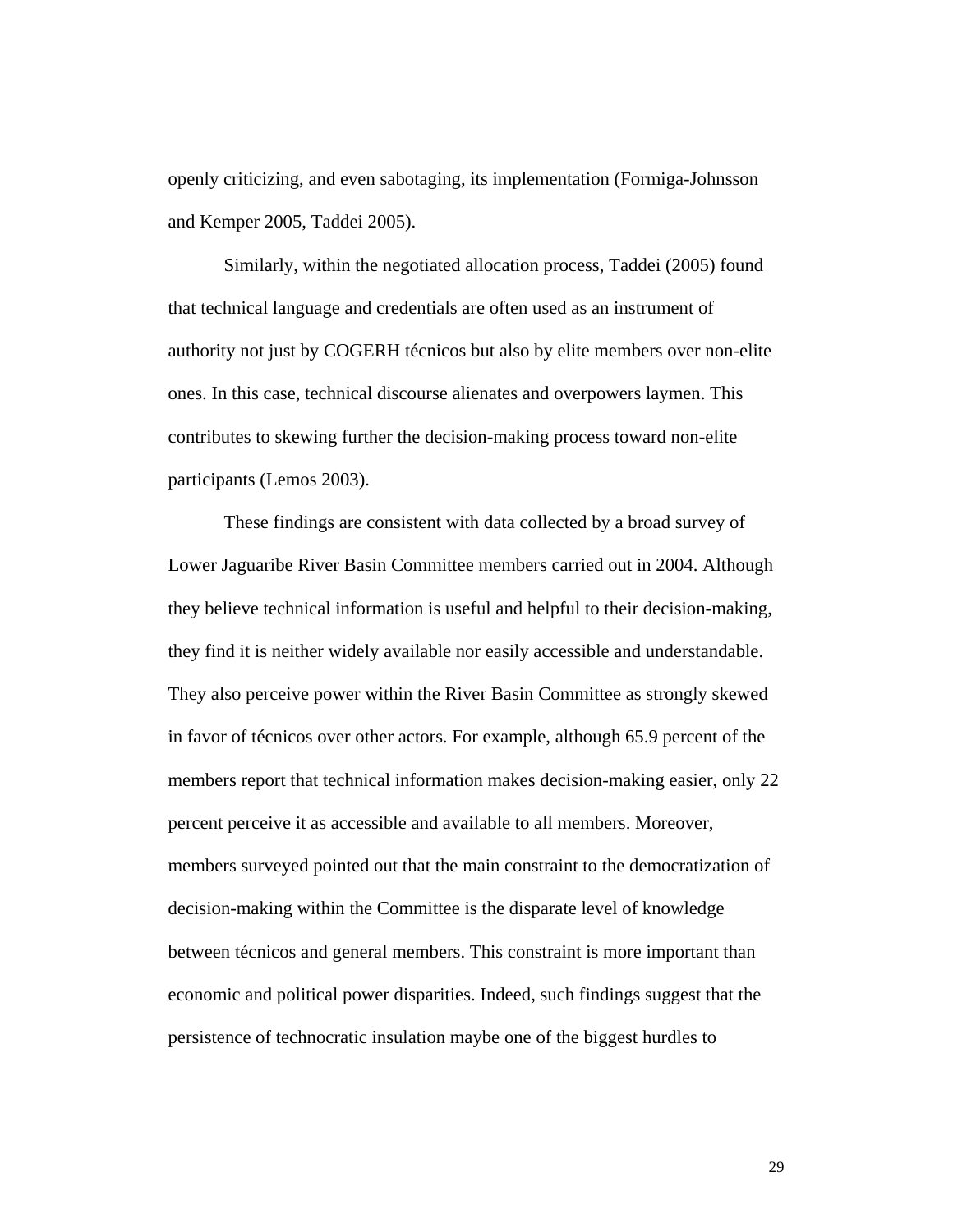overcome in order to increase effective participation in river basin councils. They also show that despite the best intentions of reform-oriented técnicos, the dominance of technical expertise in water management in Brazil is a difficult pattern to break.

Concerning participation and democratization of decision-making, the glass is half-full when we compare the current system to the previously exclusionary, non-participatory model. Here the use of COGERH's modeling tools has provided for better-informed decisions and more "efficient" reservoir management. Yet the glass is half-empty when non-elite groups continue to feel alienated from meaningful participation. Such alienation can lead to lack of access to decision-making, and ultimately, to lack of access to water. In this case, technical information can further aggravate the situation by limiting access and by providing técnicos with an authoritative voice likely to dominate water allocation negotiations.

## **Concluding Remarks and Further Research**

In the 1990s, Brazil's approach to water reform overhauled the country's old topdown, sectoral system by creating a new set of institutional arrangements that fostered societal participation, integration, and the reframing of water as a common good with economic value. These changes "shook up" water management in Brazil. They allowed for the introduction of unprecedented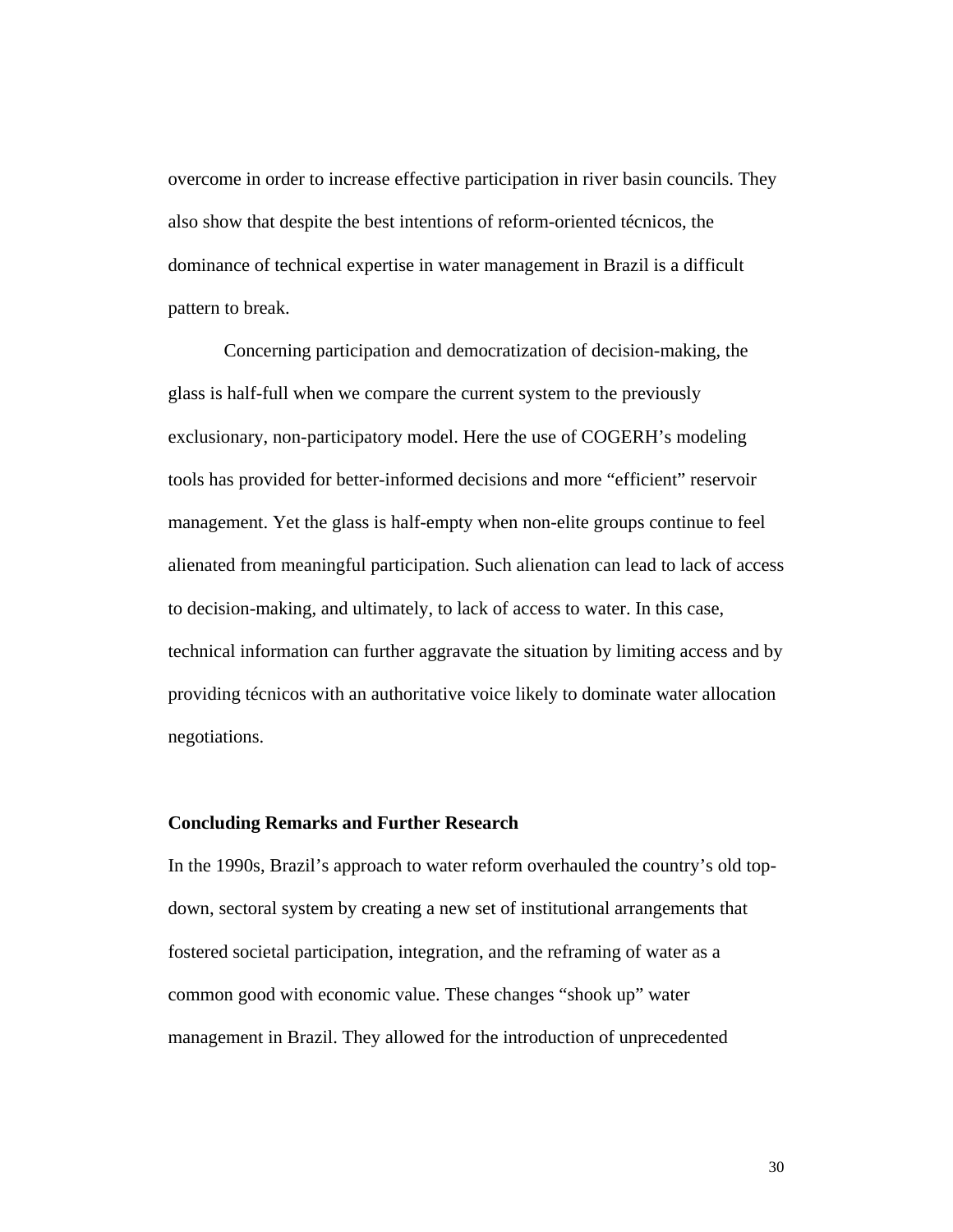management schemes with important equity implications. This study focuses on a few of these implications in particular, notably the roles that técnicos and technical knowledge played in the implementation of water reform. In this case, the change from the basic water management paradigm in Brazil provided actors and organizations with greater degrees of freedom both to create new institutions that better 'fit' their water resources and their users management needs, as well as to incorporate new technologies into the decision-making process.

The new system in Ceará adopted a jurisdiction for decision-making—the river basin—and created a number of organizations such as the Users Commissions which significantly decentralized decision-making about water allocation and stimulated user participation. In the context of these new institutions, technical knowledge may have played a critical role in producing better-informed decisions as well as users' heightened perception of efficacy.

Yet the effects of the use of technoscientific information in the democratization of decision-making at the river basin level are more complex. On the one hand, technical information may allow for more participation for water users, especially elites. On the other hand, it may contribute to the continuation of traditional patterns of non-elite exclusion. Further, it may reinforce the dominance of a technical discourse in water management. Advocates for the dominance of technical discourse argue that considering the possibility of excessive and wasteful consumption, there should be limits to users' discretionary powers in the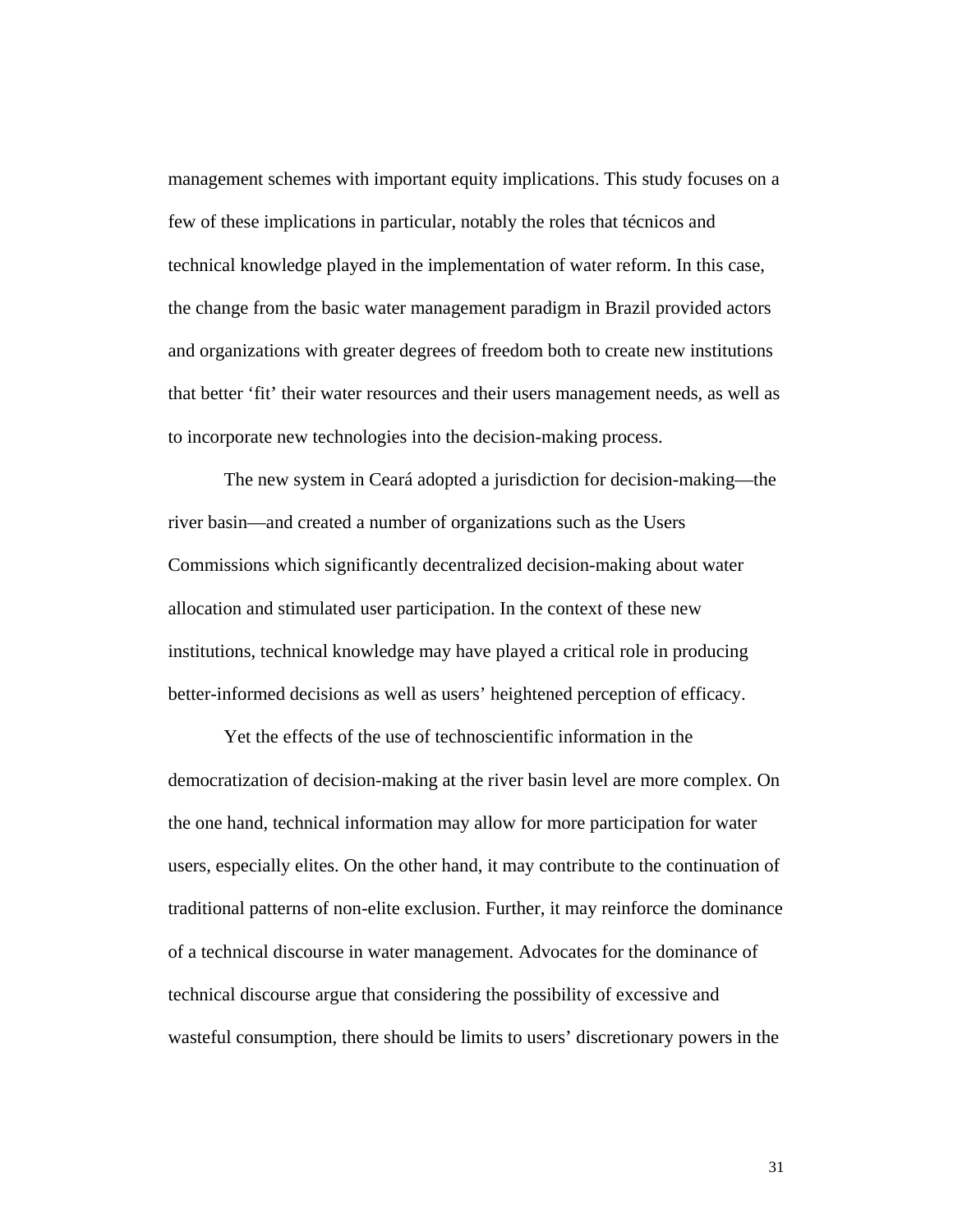first place. Nonetheless, the Ceará case supports the argument that institutional change alone will not guarantee effective participation of stakeholders in water management. Beyond the creation of formal participatory organizations, the availability and accessibility of knowledge may play a crucial role in improving both policy outcomes (more efficient and equitable allocation of water) and policy process (more transparent, accountable, and democratic decision-making).

The role of técnicos and their personal belief systems and worldviews is critical in shaping policy choice and institutional adaptation. As a result, there is evidence—if not of democratic water management—of more equitable, transparent, and accountable systems when compared with the region's previously exclusionary, clientelistic approach to water management. The effective decrease in water resources consumption also indicates progress in intergenerational implications of water management. By the same token, the relative success of negotiated allocation and the use of techno-scientific knowledge in that success may signal the building of adaptive capacity which will be highly important to framing a response to the negative effects of climate variability and change. The failure to consider long-term environmental effects and regulate groundwater use, however, may pose further difficult challenges to future sustainability and the equitable distribution of resources.

The Ceará case offers but a glimpse of the broader implications of water reform to equitable water allocation among different users and generations. More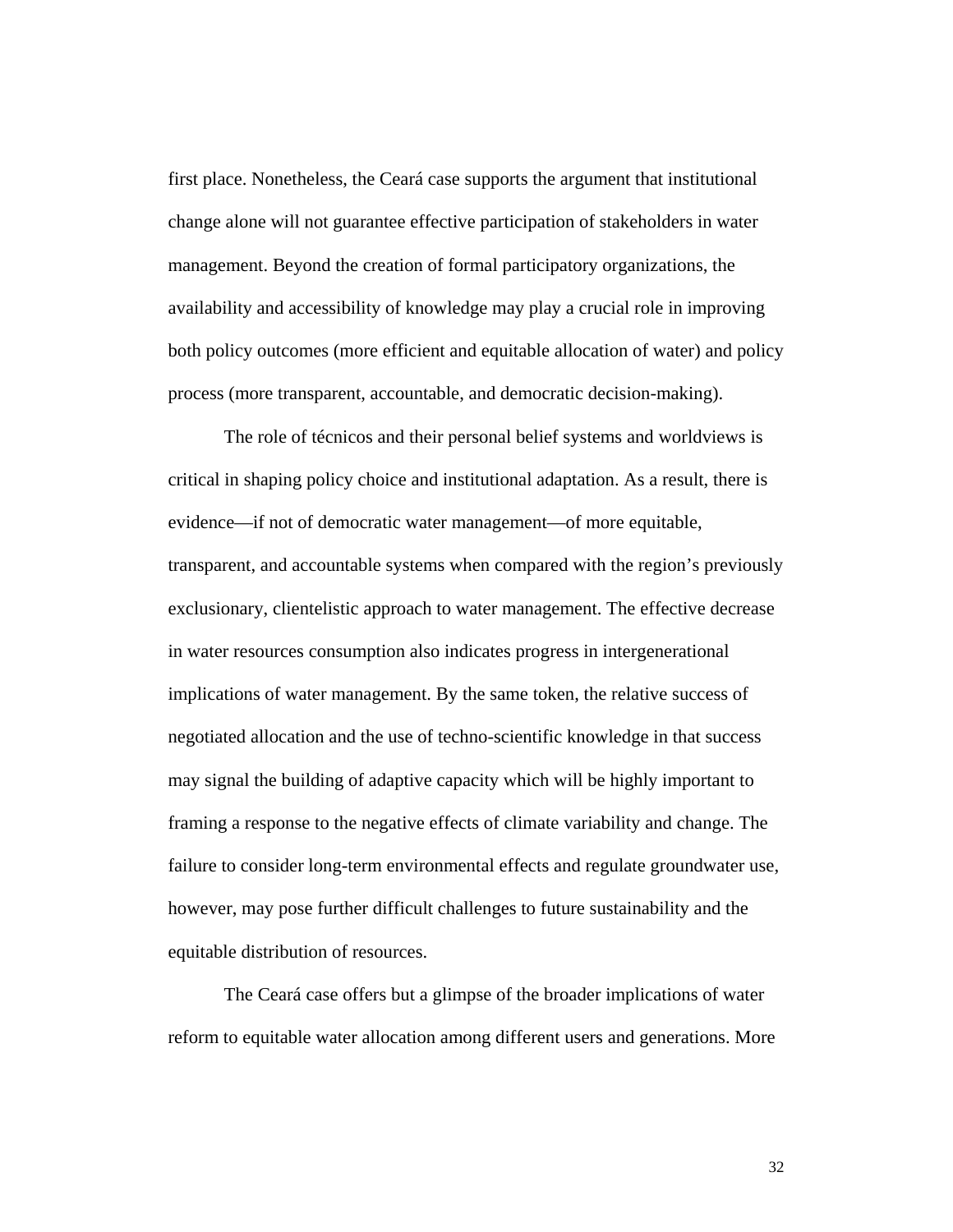research is needed to understand these processes across different river basins, regions, and countries. So far our limited evidence suggests there may be significant trade-offs between efficiency and equity. In this context, knowledge can play an important role in illuminating these tradeoffs in support of better informed decision-makers. However since knowledge can also contribute to the persistence of insulated decision-making processes, understanding the kinds of institutional arrangements shaping its use is essential.

# **Notes**

1. This on-going research is funded by grants from the National Science Foundation (Award #SES 0233961) and the National Oceanographic and Atmospheric Administration (Award #NA03OAR4310010). The study is also part of a broader effort to study water management in Brazil (Projeto Marca D'agua). In collaboration with researchers from Projeto Marca D'agua, a survey of approximately 650 river basin committee members from 18 different river basins has been carried out, including queries on scientific information use and public participation. In addition, ethnographic field research has been carried out in Ceará, Northeast Brazil where we interviewed water managers, river basin committee members and a few managers of the hydropower sector who are active participants in reservoir management. I want to thank Marcelo Flores and Ricardo Gutierrez for their assistance in collecting data in Ceará, and Rebecca Abers,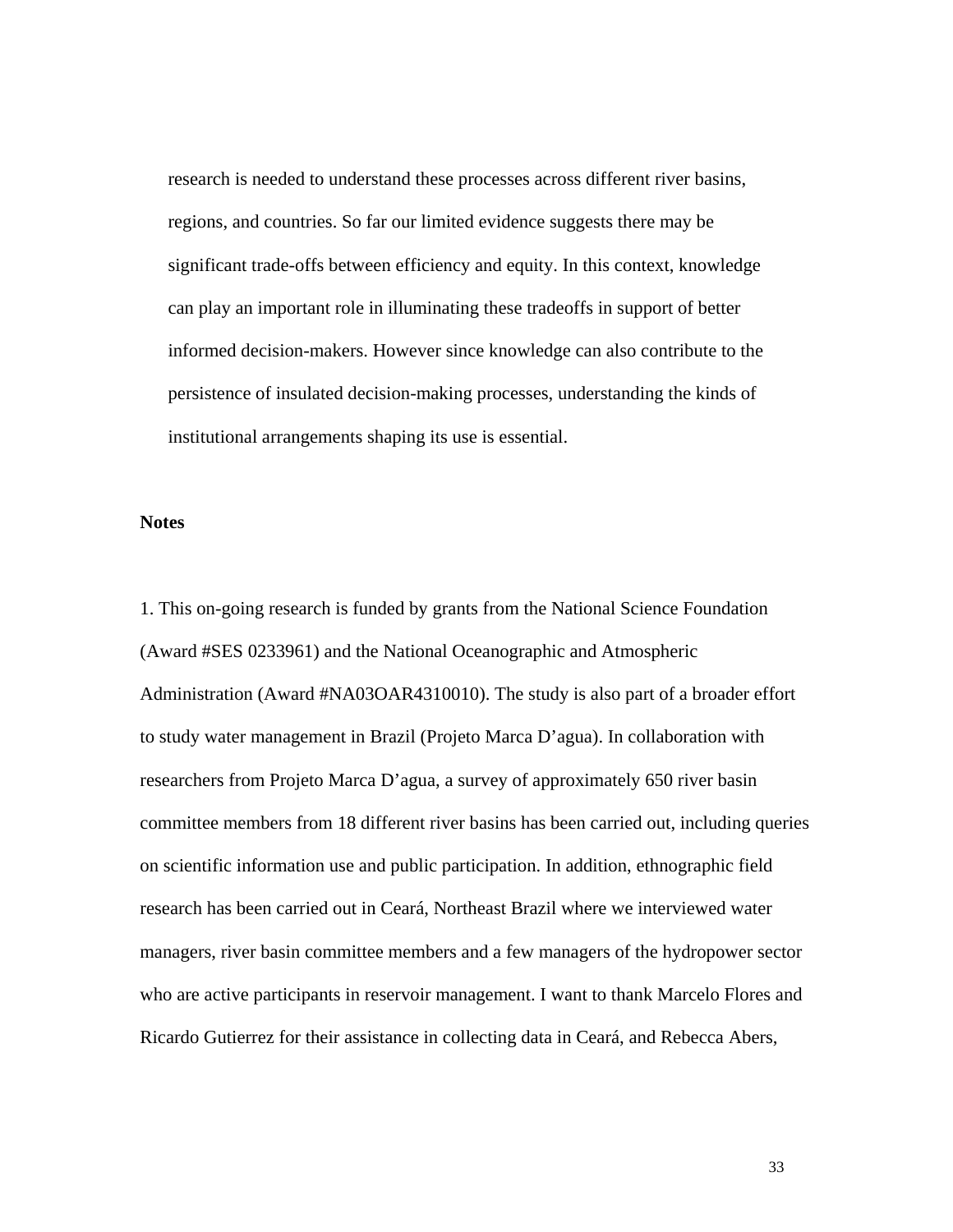Lori Kumler, and Nate Engle for their suggestions on earlier versions of the manuscript. Finally, I would like to thank the editors of this book for their guidance and valuable comments.

2**.** The four Dublin Principles are: 1. Fresh water is a finite and vulnerable resource, essential to sustain life, development and the environment; 2. Water development and management should be based on a participatory approach involving users, planners and policy-makers at all levels; 3. Women play a central part in the provision, management and safeguarding of water; 4. Water has an economic value in all its competing uses and should be recognized as an economic good.

3. For an in-depth discussion of pricing schemes in the context of Brazil's water reform see Formiga, Kumler and Lemos (2006).

4. This finding is consistent with the results of the survey of the Lower Jaguaribe River Basin Committee members who also point to low levels of communication between representatives and represented both before and after User Committee meetings.

### **References**

Abers, R., and M. Keck. 2005. "Águas Turbulentas: Instituições e Práticas Políticas na Reforma do Sistema de Gestão da Água no Brasil". In Desenho Institucional e Participação Política: Experiências no Brasil Contemporâneo, edited by M. A. Melo, C. W. Lubambo and D. B. Coêlho. Rio de Janeiro: Editora Vozes, pp.155- 185.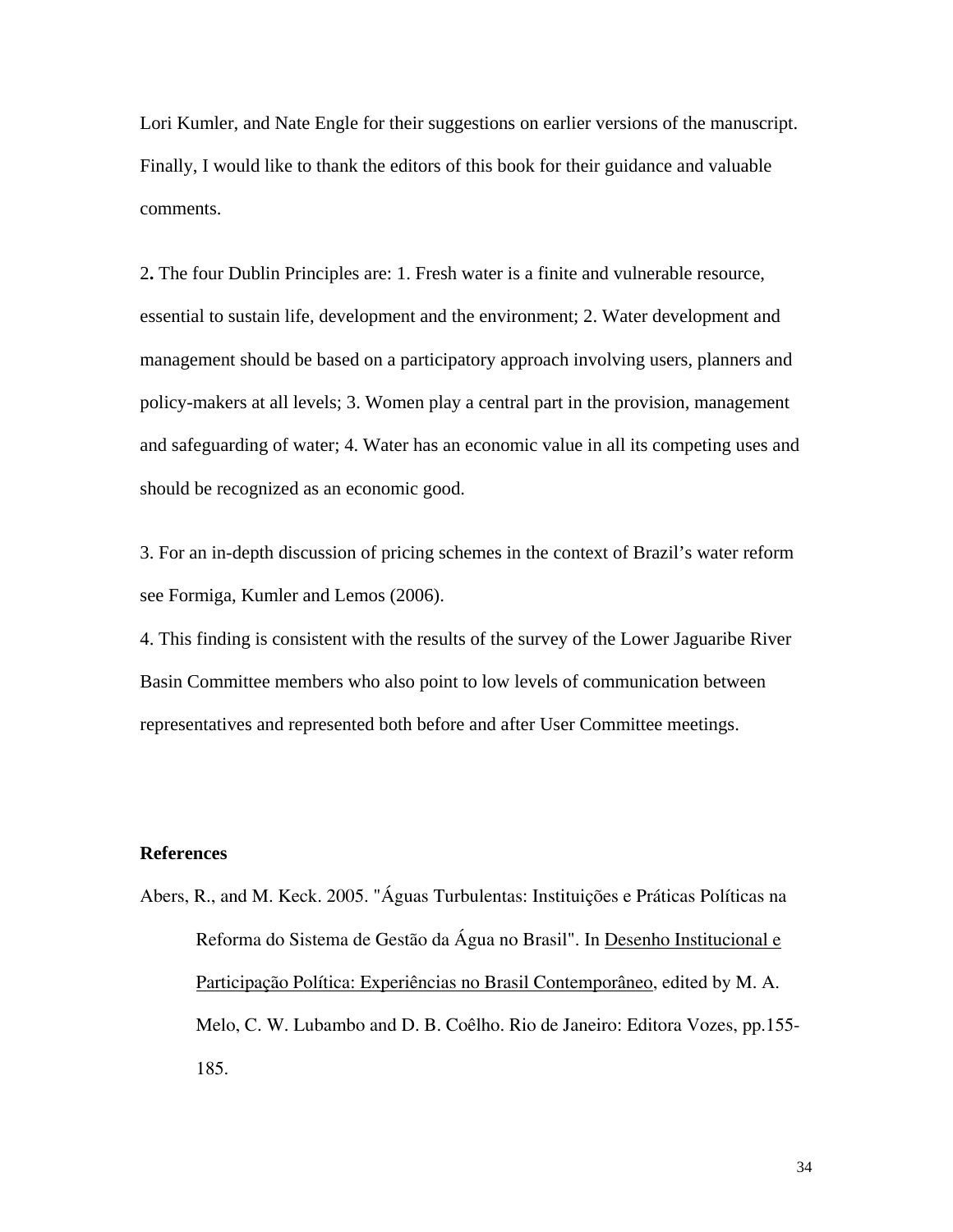- Adger, N. W., S. Huq, K. Brown, D. Conway, and M. Hulme. 2003. "Adaptation to climate change in the developing world". Progress in Development studies 3  $(3):179-95.$
- ANA. "A ANA e sua Missão: ser guardiã dos rios". Agencia Nacional de Água 2002 [cited. Available from http://www.ana.gov.br/folder/index.htm.
- Ballestero, A. 2004. "Institutional adaptation and water reform in Ceará". Master's thesis, School of Natural Resources and Environment, University of Michigan, Ann Arbor, MI.
- Bauer, C. 2004. "Results of Chilean water markets: Empirical research since 1990". Water Resources Research 40 (W09S06):11 pages.
- Brannstrom, C., J. Clarke, and M. Newport. 2004. "Civil society participation in the decentralisation of Brazil's water resources: Assessing participation in three states". Singapore Journal of Tropical Geography 25 (3):304-321.
- Clemens, E. S., and J. M. Cook. 1999. "Politics and Institutionalism: Explaining Durability and Change". Annual Review of Sociology 25:441-66.
- Etzioni-Havely, E. 1983. Bureaucracy and democracy: A political dilemma. Melbourne, Australia: Routledge & Kegan Paul.
- Formiga-Johnsson, R. M., and K. E. Kemper. 2005. "Institutional and policy analysis of river basin management in the Jaguaribe river basin, Ceará, Brazil". In Policy Research Working Paper 3649. Washington, DC: World Bank.
- Formiga-Johnsson, R. M., L. M. Kumler, and M. C. Lemos. 2006. "The politics of bulk water pricing in Brazil: lessons from the Paraíba do Sul basin". Water Policy in press.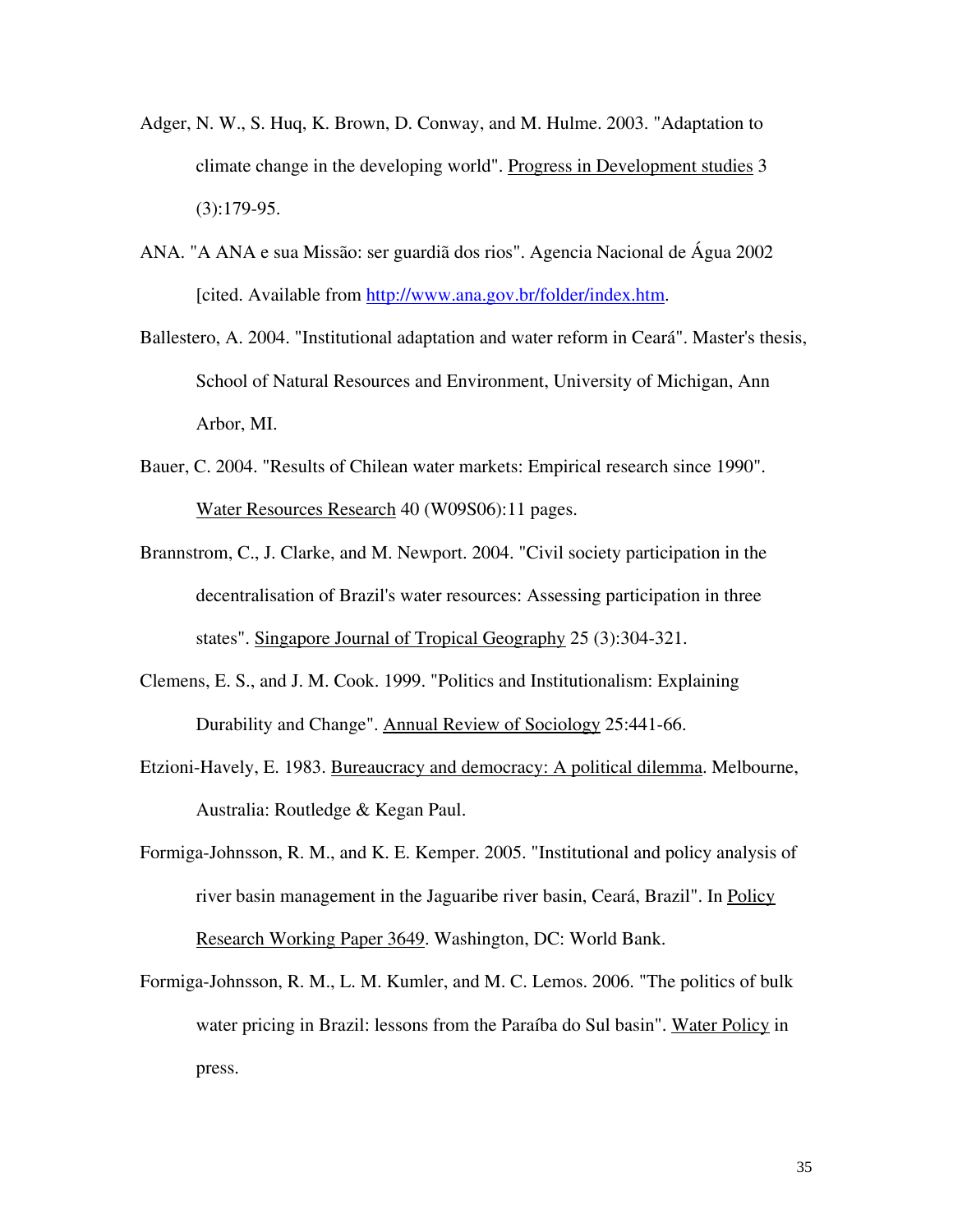- Garjulli, R. 2001. "Oficina temática: gestão participativa dos recursos hídricos: relatório final". Aracaju, SE: PROAGUA/Agência Nacional de Agua.
- Geddes, B. 1990. "Building "State" Autonomy in Brazil, 1930-1964". Comparative Politics 22 (2):217-236.
- Gleick, P. H. 2000. "The changing water paradigm: A look at twenty-first century water resources development". Water International 25 (1):127-138.
- Healy, R. G., and W. Ascher. 1995. "Knowledge in the policy process: Incorporating new environmental information in natural resources policymaking". Policy Sciences 28 (1):1-19.
- Kates, R. W. 2000. "Cautionary Tales: Adaptation and the Global Poor". Climatic Change 45:5-17.
- Kemper, K., and D. Olson. 2001. "Water Pricing: The Dynamics of Institutional Change in Mexico and Ceará, Brazil". In The Political Economy of Water Pricing Reforms, edited by A. Dinar. Boulder, CO: Netlibrary, pp.339-358.
- Leach, W. D., N. W. Pelkey, and P. A. Sabatier. 2002. "Stakeholder Partnership as Collaborative Policymaking: Evaluation Criteria Applied to Watershed Management in California and Washington". Journal of Policy Analysis and Management 21 (4):645-670.
- Lemos, M. C. 2003. "A Tale of Two Policies: the Politics of Seasonal Climate Forecast Use in Ceará, Brazil". Policy Sciences 32 (2):101-123.
- Lemos, M. C., T. Finan, R. Fox, D. Nelson, and J. Tucker. 2002. "The Use of seasonal climate forecasting in policymaking: lessons from Northeast Brazil". Climatic Change 55 (4):479-507.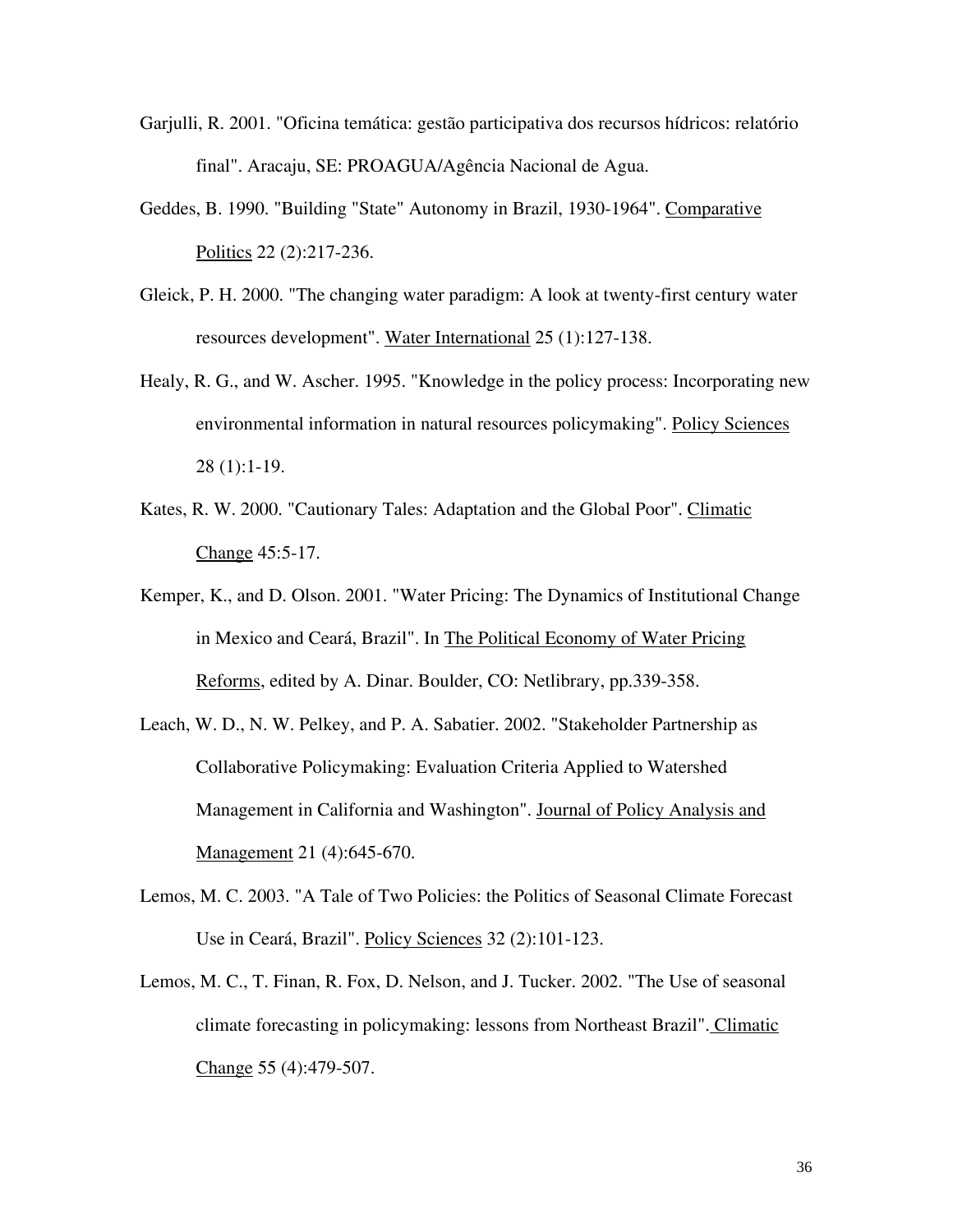- Lemos, M. C., and J. L. F. Oliveira. 2004. "Can Water Reform Survive Politics? Institutional Change and River Basin Management in Ceará, Northeast Brazil". World Development 32 (12):2121-2137.
- ———. 2005. "Water reform across the state/society divide: the case of Ceará, Brazil". International Journal of Water Resources Development 21 (1):93-107.
- Lemos, M. C. d. M. 1998. "The Politics of Pollution Control in Brazil: State Actors and Social Movements Cleaning up Cubatão". World Development 26 (1):75-87.
- Manor, J. 2005. "User Committees: A Potentiality Damaging Second Wave of Decentralization?" In Democratic Decentralization through a Natural Resources Lens, edited by J. C. Ribot and A. M. Larson. New York, NY: Routledge, pp.193- 213.
- McEwan, C. 2003. "'Bringing government to the people': women, local governance and community participation in South Africa". Geoforum 34 (4, November):469-81.
- Mohan, G., and K. Stokke. 2000. "Participatory development and empowerment: the dangers of localism". Third World Quarterly 21 (2):247-68.
- Nunes, E. d. O., and B. Geddes. 1987. "Dilemmas of State-led Modernization in Brazil". In State and Society in Brazil: Continuity and Change, edited by J. D. Wirth, E. d. O. Nunes and T. E. Bogenschild. Boulder, CO: Westview Press,
- Rayner, S., D. Lach, H. Ingram, and M. Houck. 2002. "Weather forecasts are for wimps: Why water resource managers don't use climate forecasts". In Project Report. Silver Spring, MD: National Atmospheric and Oceanographic Administration-- NOAA.